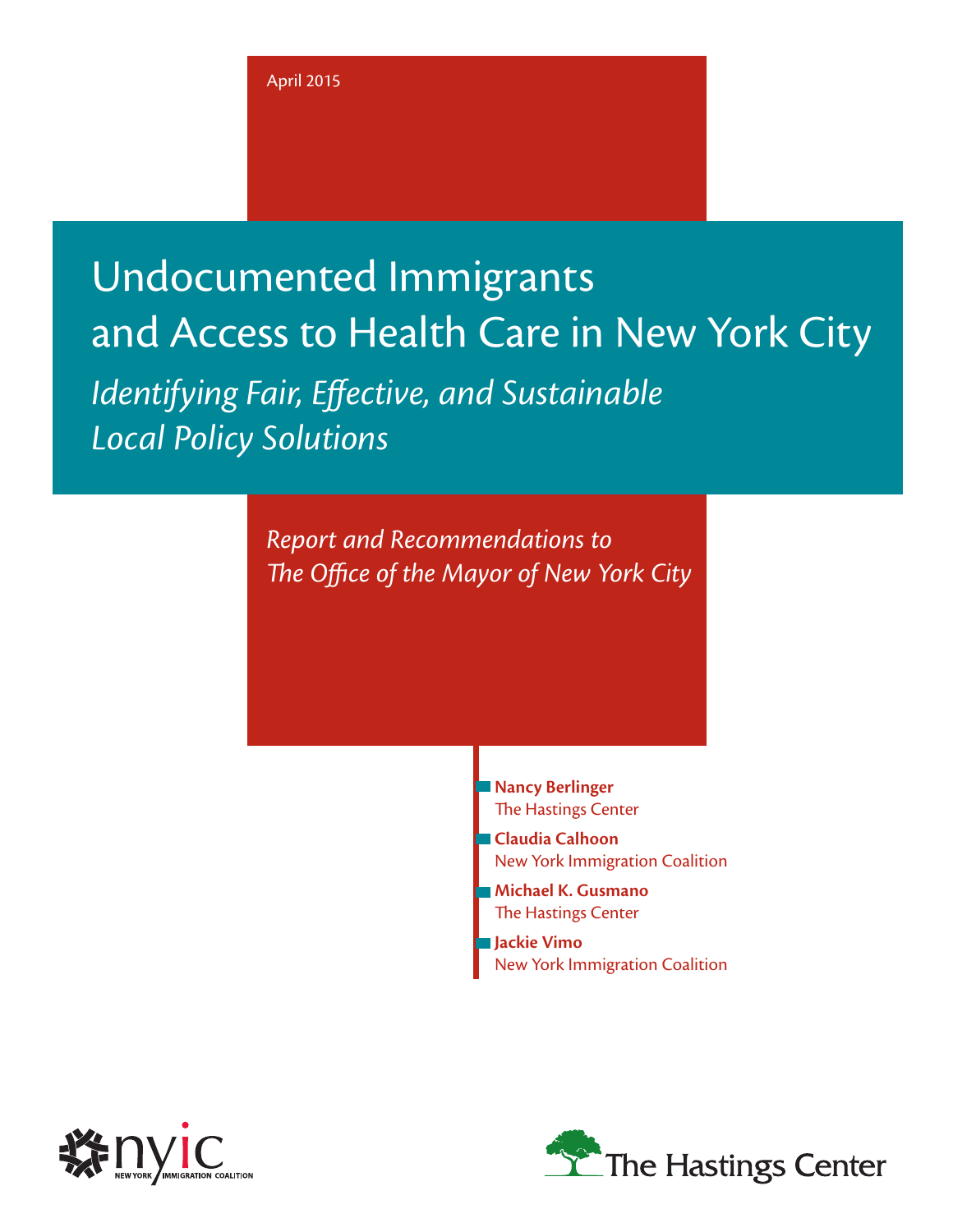#### **About this report**

This independent report is based on a meeting convened by the New York Immigration Coalition and the Undocumented Patients Project of The Hastings Center, which was hosted by the Vera Institute of Justice in New York City on December 11-12, 2014. The goals of this meeting were to sharpen local stakeholders' understanding of gaps in access to health care for populations left out of the Patient Protection and Affordable Care Act of 2010 (ACA)—in particular, New York City residents who are both undocumented and uninsured—and to identify proven or promising local solutions to closing these gaps in other cities, counties, and states. Although this report and its recommendations focus on challenges and solutions in New York City, it may also be useful to other New York State municipalities, and to other cities and counties in the United States.

This document describes New York City's undocumented uninsured population, the City's safety-net health care system, and the specific gaps in coverage and financing that impede access to health care for this population. It also describes special opportunities and challenges for health care system improvement in the City and compares models that are proven or promising as sustainable ways to improve access to health care for undocumented immigrants and other uninsured populations. It concludes with six actionable recommendations for City stakeholders, supported by guidance for ongoing planning, program development, and system improvement. The final draft of this report was provided to the Office of the Mayor of New York City, Task Force on Immigrant Health Access, Care & Coverage Subgroup, on February 28, 2015.

#### **Contributors**

- Nancy Berlinger, PhD, is a Research Scholar at The Hastings Center and the co-director of the Undocumented Patients Project.
- Claudia Calhoon, MPH, is Health Advocacy Senior Specialist at the New York Immigration Coalition.
- • Michael K. Gusmano, PhD, is a Research Scholar at The Hastings Center and the co-director of the Undocumented Patients Project.
- • Jackie Vimo, MA, is Regional Advocacy Director at the New York Immigration Coalition.

The authors of this report are responsible for the recommendations that follow. The authors acknowledge the assistance of Mohini Banerjee and Chelsea Jack, Research Assistants at The Hastings Center, in preparing this report. The December 2014 stakeholder meeting and the subsequent preparation of a working paper and this public report were made possible by a discretionary grant from The Robert Sterling Clark Foundation.

#### **How to cite this report**

Berlinger, Nancy, Claudia Calhoon, Michael K. Gusmano, and Jackie Vimo, *Undocumented Immigrants and Access to Health Care in New York City: Identifying Fair, Effective, and Sustainable Local Policy Solutions: Report and Recommendations to the Office of the Mayor of New York City*, The Hastings Center and the New York Immigration Coalition, April 2015. Full text available at: www.undocumentedpatients.org and www.thenyic.org/healthcare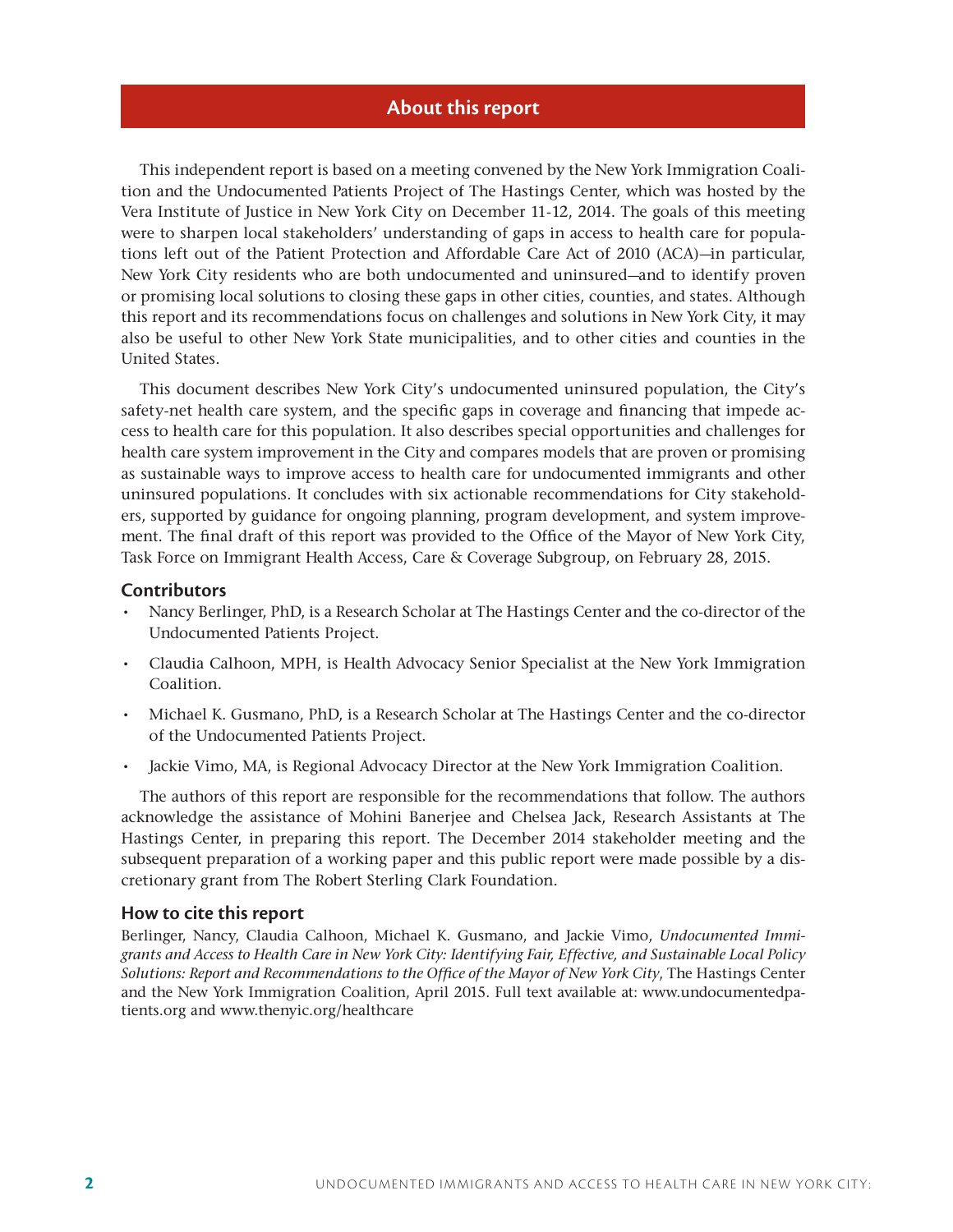

**INTRODUCTION** 

**New York City's undocumented uninsured population: current and projected access 4 to health insurance coverage** 

**Section 1.**

**What is available and where are the gaps when a patient is undocumented and uninsured? 5**

- A. Safety-net health care systems in New York City
- B. Emergency Medicaid and its limits in New York State
- C. Gaps in the New York City safety-net
	- 1. Effective management of chronic conditions
	- 2. Effective treatment and management of life-threatening conditions
	- 3. Discharge planning and post-hospital care
	- 4. Efficiency and cost-effectiveness

#### **Section 2.**

## **Opportunities and challenges in improving access to health care for the 8 undocumented uninsured in New York City**

- A. Medicaid Redesign and DSRIP
- B. Voluntary hospitals
- C. Municipal ID card (IDNYC)
- D. Challenges that require policy solutions above the local level
	- 1. Improving existing state programs and closing remaining gaps
	- 2. Expanding the primary care workforce
	- 3. Indigent Care Pool (ICP) and Disproportionate Share Hospital (DSH) payments

#### **Section 3.**

| Similarities and differences among solutions to closing gaps in systems outside of<br>New York City<br>SECTION 4. |  |                        |     |
|-------------------------------------------------------------------------------------------------------------------|--|------------------------|-----|
|                                                                                                                   |  | <b>Recommendations</b> | 13. |

#### **Section 5.**

| Guidance for effective local planning during national health care system change | 15 |
|---------------------------------------------------------------------------------|----|
| <b>Notes</b>                                                                    | 16 |
| December 2014 meeting participants                                              | 18 |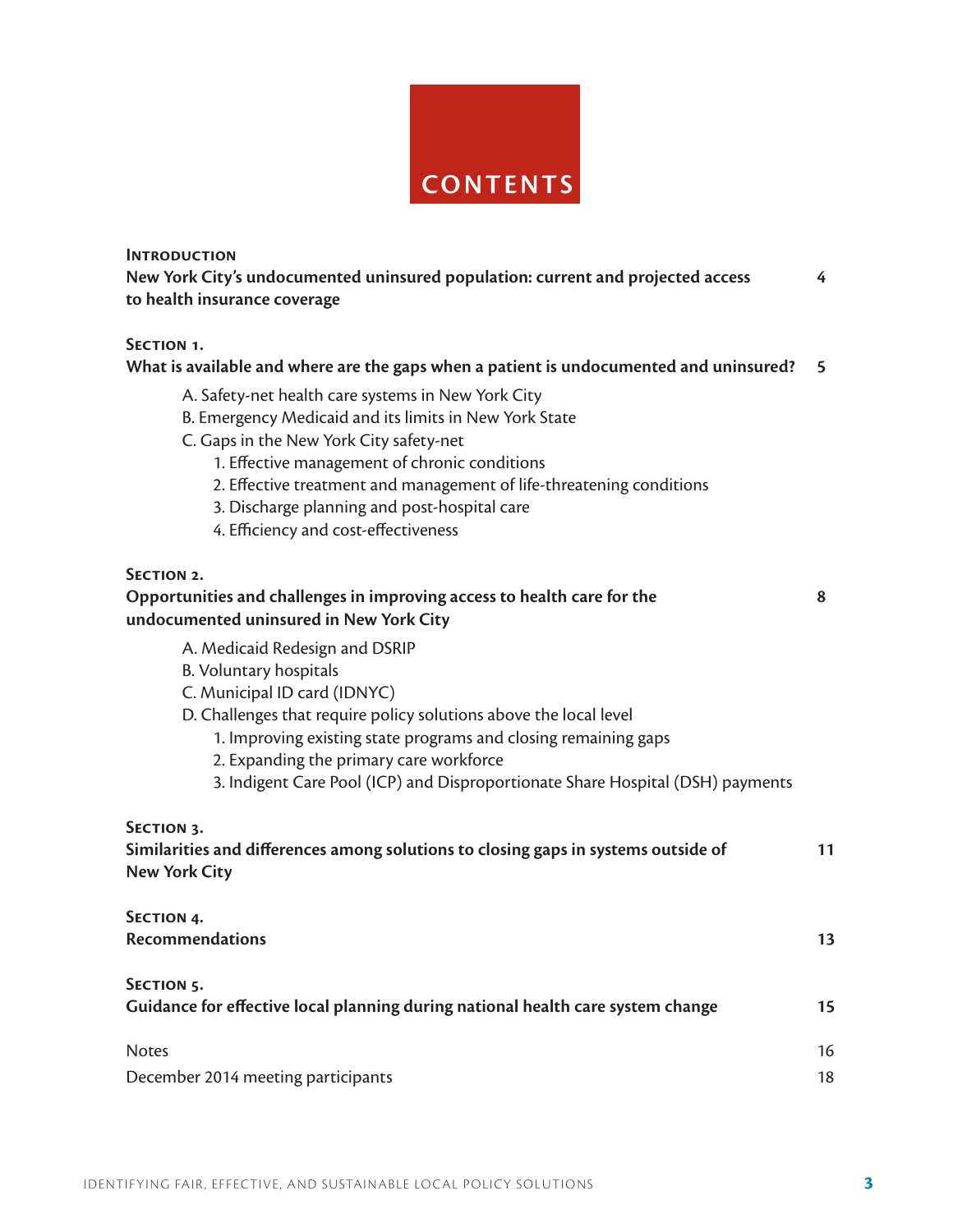# **Introduction New York City's undocumented uninsured population: current and projected access to health insurance coverage**

This report is based on working estimates of the local undocumented population and summarized as follows:<sup>1</sup>

- Approximately 500,000 immigrants who live in New York City are undocumented. Of these, about half (250,000) are insured through employer sponsored coverage, private insurance purchased outside of the ACA marketplace, or Child Health Plus.
- The other half (250,000) are currently uninsured. Of these, 155,000 will be eligible for Deferred Action for Parents of Americans and Lawful Permanent Residents (DAPA) or Deferred Action for Childhood Arrivals (DACA). This total includes 121,000 newly eligible as of the Obama Administration's Executive Action of November 2014 and 34,000 who have been DACA-eligible since the June 2012 Executive Action but remain unenrolled. (See note 1.) Of these, 40-50 percent will be income-eligible for Medicaid after enrollment in DAPA or DACA.<sup>2</sup>
- 200,000 or more of the currently uninsured are likely to remain uninsured. In this report, "undocumented uninsured" refers to this remaining uninsured population, which includes undocumented immigrants who are ineligible for DACA or DAPA; eligible for but unenrolled in DACA or DAPA, or enrolled in DACA or DAPA but incomeineligible for Medicaid.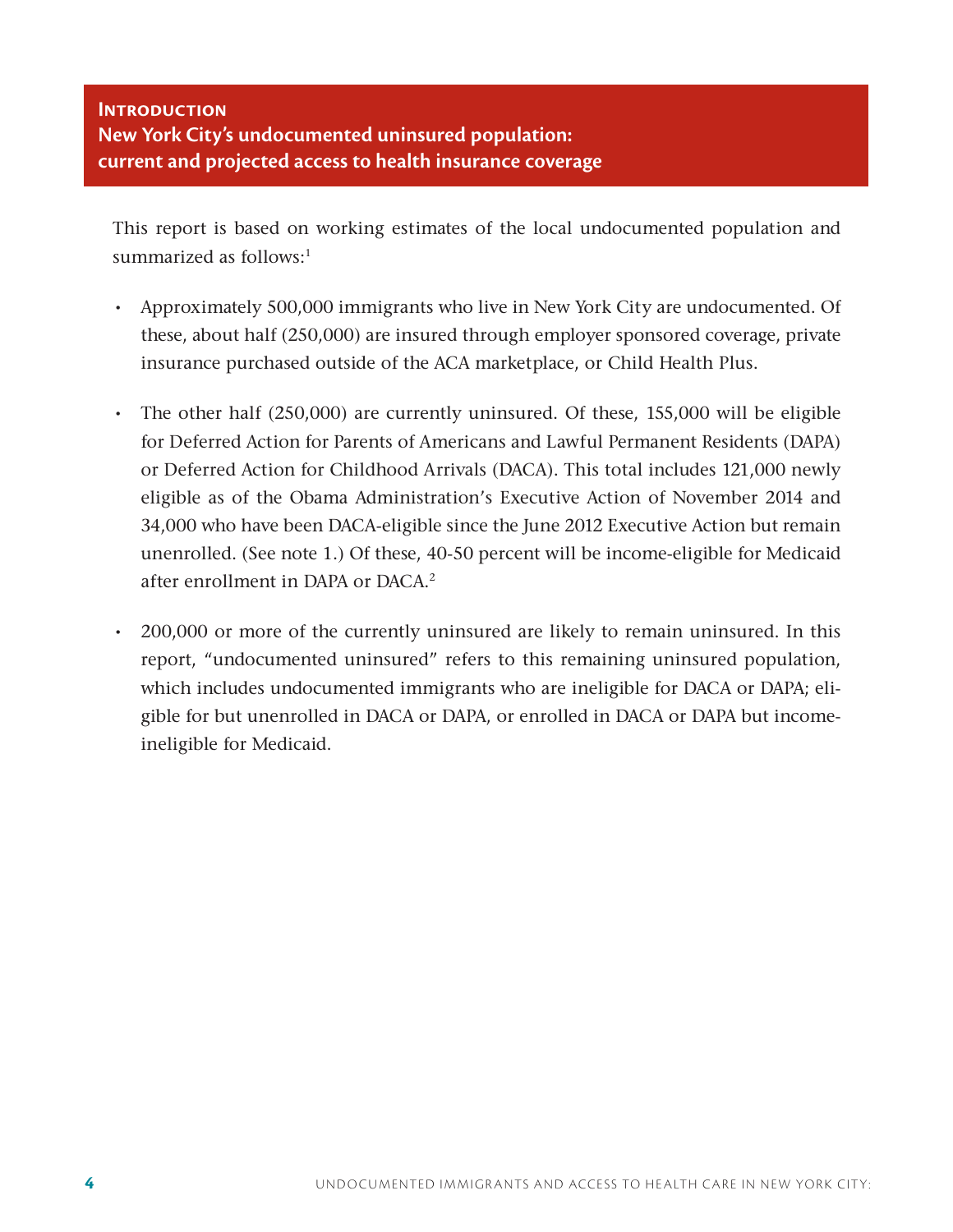# **Section 1. What is available and where are the gaps when a patient is undocumented and uninsured?**

# **A. Safety-net health care systems in New York City**

Like other City residents who lack health insurance, New Yorkers who are undocumented and uninsured rely on local safety-net health care systems, defined by the Institute of Medicine (IOM) as those that "organize and deliver a significant level of health care and other related services to uninsured, Medicaid, and other vulnerable patients."3 The City's two major safety-net systems are the New York City Health and Hospitals Corporation (HHC), the nation's largest local public hospital system, and Federally Qualified Health Centers (FQHCs, also known as community health centers), which are nonprofits that offer primary and preventive health care. Both systems rely on Medicaid (and to a lesser extent, Medicare) reimbursements. They also depend on federal Disproportionate Share Hospital (DSH) funding and other sources of state Indigent Care Pool (ICP) funding. Both systems have explicit provisions for uninsured patients who cannot afford to pay for needed care. Although patients are not asked directly about immigration status, both HHC and the Community Health Care Association of New York State (CHCA-NYS), whose members include FQHCs and migrant health programs, presume that many of their patients who are low income and are not enrolled in Medicaid are undocumented. Health care professionals may confirm that a patient is undocumented during the process of enrolling a patient in Emergency Medicaid (described in Section 1B) or determining whether a patient meets the requirements for Permanently Residing Under Color Of Law (PRUCOL; see note 2).

HHC receives funding from the City and operates with a structural budget deficit to accommodate services to uninsured patients. When an uninsured person presents at an HHC ambulatory center, a Certified Application Counselor (CAC) evaluates possible coverage options, which include Medicaid and Child Health Plus.<sup>4</sup> For those determined to be ineligible for coverage, HHC offers a fee scale for patients with incomes up to 400 percent of the Federal Poverty Level (FPL).<sup>5</sup> In addition to primary and preventive health care, HHC ambulatory centers offer uninsured

patients access to on-site pharmacies and referrals to medical specialists and diagnostic and other services located in HHC medical centers.

 FQHCs, which are federally designated by the Centers for Medicare and Medicaid Services (CMS) and the Health Resources and Services Administration (HRSA), receive federal grant funding to support care to the uninsured on a sliding scale. Their service delivery model is the medical home, which aims to include care coordination with providers outside of the FQHC.<sup>6</sup> Because an FQHC does not have access to the range of specialists and services available in HHC hospitals, finding affordable care is a significant problem when an FQHC patient is uninsured and needs specialty services. In many cases, these FQHC patients are referred to HHC facilities. Some FQHCs in the City have begun to offer more services in-house in response to this problem.

Other parts of the local safety-net include nonprofit (also known as "voluntary") hospitals that have emergency departments (EDs) where uninsured patients may seek or be referred for health care. These hospitals also provide inpatient care to uninsured patients admitted to the hospital through the ED, with the cost of this care covered by Medicaid for the Treatment of an Emergency Medical Condition, often known as "Emergency Medicaid" (described in the next section) and/or a hospital's charity care funds.7 Voluntary hospitals, including specialty hospitals that do not have EDs, may also have provisions for treating uninsured patients other than through ED admissions.8 One-stop facilities such as free clinics, urgent care centers, and walk-in clinics in chain drug stores are part of the informal safety-net for uninsured patients. These facilities usually do not work in coordination with HHC, FQHCs, or voluntary hospitals, but may offer shorter wait times or hours that are convenient for undocumented uninsured patients.

# **B. Emergency Medicaid and its limits in New York State**

Undocumented immigrants who are not PRUCOL (see note 2) are ineligible for Medicaid apart from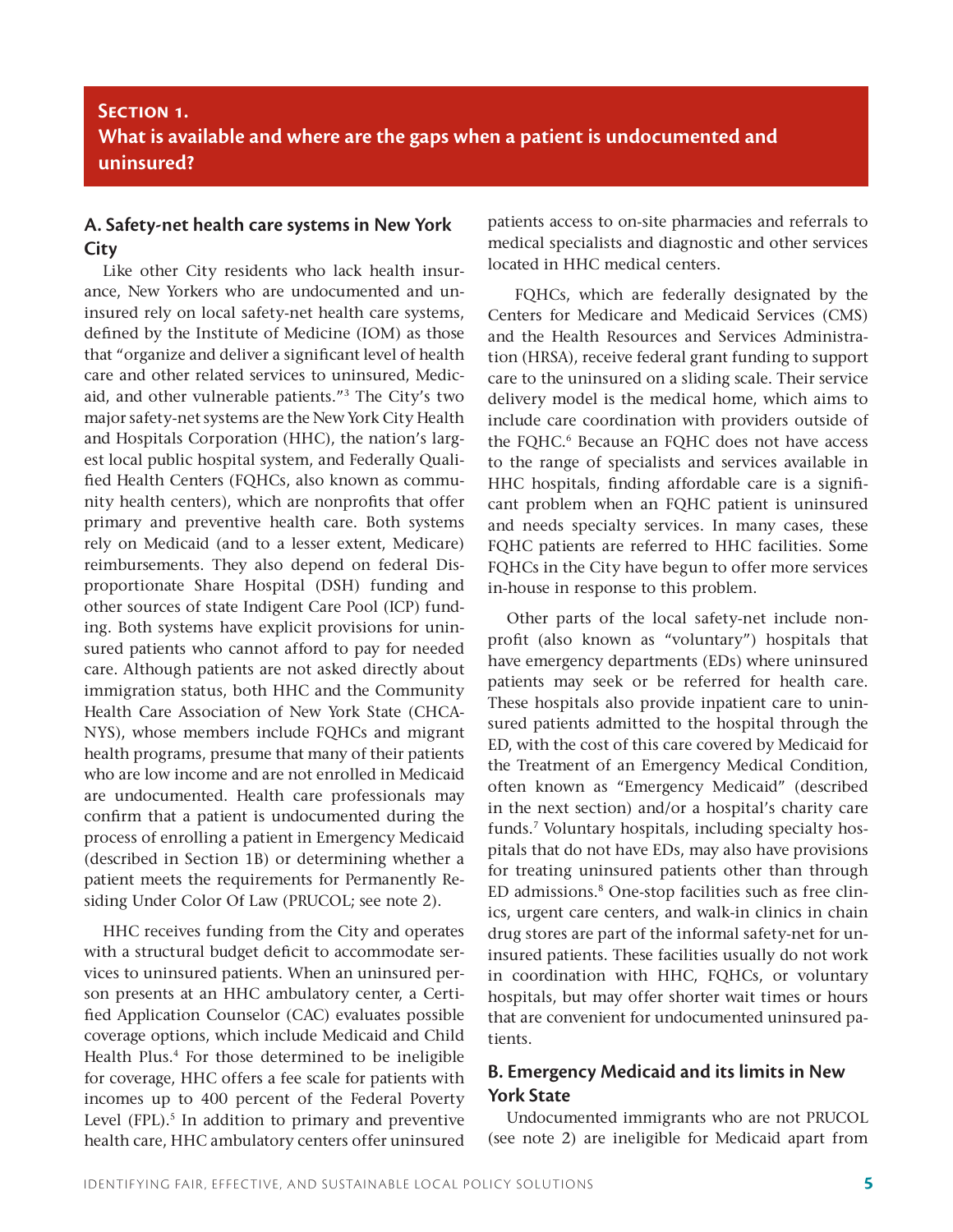Emergency Medicaid, which covers "emergency" services to treat conditions that seriously jeopardize a patient's health, put the patient at risk of bodily dysfunction of a major organ, or cause severe pain. In New York State, Emergency Medicaid reimburses hospitals for the costs of providing inpatient care to uninsured patients who earn up to 138 percent of the FPL. Emergency Medicaid also functions as a limited form of insurance coverage. Once a condition defined as an "emergency" is documented, coverage can be authorized for a maximum of 15 months to cover certain treatments, such as some types of cancer treatment.<sup>9</sup> With the implementation of the ACA in New York State, undocumented immigrants can be pre-qualified for Emergency Medicaid through the New York State of Health web portal; pre-qualified individuals are issued a card confirming that they have this limited coverage should a medical emergency arise. Unfortunately, there are many gaps in Emergency Medicaid, which often does not cover the long-term consequences of initiating life-saving or life-sustaining treatment and excludes some treatments that would typically constitute appropriate medical care for specific life-threatening conditions. For example, Emergency Medicaid covers chemotherapy and radiation but does not cover many usual services associated with the delivery of these treatments, and does not cover bone marrow transplants, which would be standard treatment for some forms of cancer.

### **C. Gaps in the New York City safety-net**

Safety-net clinicians and administrators familiar with the undocumented uninsured population in New York City describe a range of problems that typically arise when a patient's medical needs exceed the resources of an HHC or FQHC primary care setting or the temporary coverage provided by Emergency Medicaid. For example:

# *1. Effective management of chronic conditions*

HHC ambulatory centers and FQHCs care for many patients with common chronic conditions such as diabetes. Treatments for some of these conditions are covered under Emergency Medicaid, while others are excluded or only partially covered. A particular problem is that Emergency Medicaid does not cover medical supplies, such as glucose test strips that diabetic patients use to manage their condition. If a primary care provider lacks a payment mechanism for the needed supplies and the patient cannot afford to pay for the supplies out of pocket, the patient lacks a resource needed for effective control of this disease. As a consequence, the patient's health may deteriorate, requiring expensive and preventable ED and possibly inpatient treatment. Also, some chronic conditions require regular consultation with a medical specialist, such as an oncologist, nephrologist, or ophthalmologist, to be managed effectively. As noted, access to specialty care may not be readily available in HHC ambulatory centers or in FQHCs, and wait times for uninsured patients to see specialists (who may be concentrated at HHC medical centers such as Bellevue) are typically long. Preliminary data from FQHCs suggest that uninsured patients with a diabetes diagnosis have a higher volume of charges compared to insured patients with the same diagnosis, which suggests unmet medical needs.10 Behavioral health services, including treatment for chronic and persistent mental illness, are especially difficult for the undocumented uninsured population to obtain, due to long wait times for appointments with qualified providers in primary care settings, licensure restrictions on potentially qualified providers, and uneven geographic distribution of qualified providers who have the linguistic skills and cultural knowledge needed to serve the City's diverse undocumented community.

## *2. Effective treatment and management of life-threatening conditions*

It is difficult to treat certain life-threatening conditions, such as Hepatitis C, advanced kidney disease, or cancer, when a patient is undocumented and uninsured. Emergency Medicaid does not cover the expensive but effective drug therapy for Hepatitis C. Emergency Medicaid covers dialysis but access to scheduled outpatient dialysis is difficult due to Emergency Medicaid's low reimbursement rate as compared to Medicare, the usual source of reimbursement for this treatment. Emergency Medicaid also does not cover medications associated with dialysis. Hospitals sometimes resort to admitting patients who need dialysis to ensure that they receive treatment and medications on schedule, although inpatient dialysis is much more expensive for the Medicaid system. While organ transplantation is a treatment option for conditions such as Hepatitis C or advanced kidney disease, it is extremely difficult for an undocumented immigrant to receive an organ transplant, even when a family member is willing to be a living donor, due to the lack of ongoing insurance coverage for post-transplant medical care.<sup>11</sup> Uninsured patients who have cancer may try to re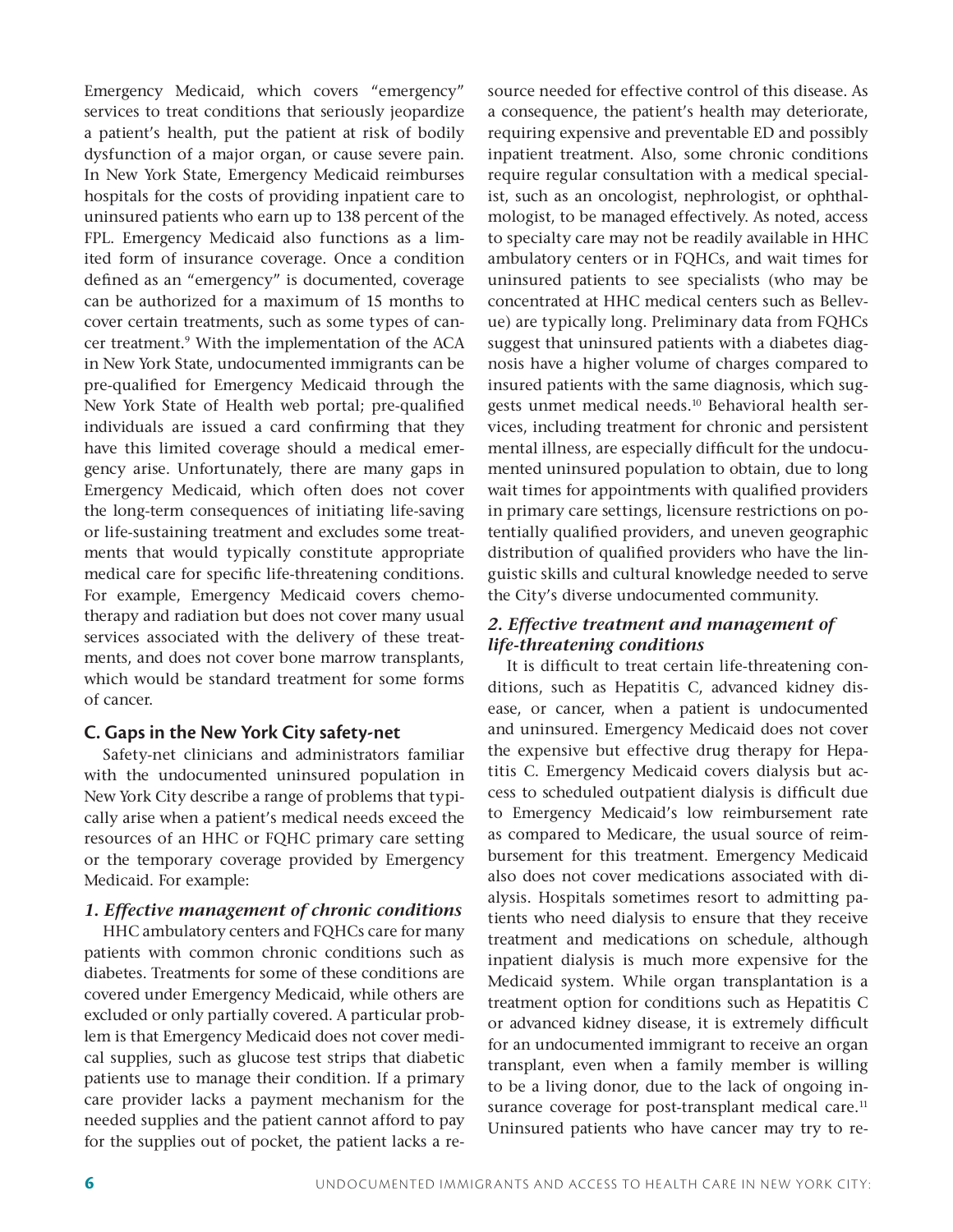duce their out of pocket costs by spacing out their treatments (therefore taking longer to complete treatment), or reducing their use of medications that are not covered by Emergency Medicaid.12

### *3. Discharge planning and post-hospital care*

Undocumented uninsured patients face immense difficulties securing needed post-hospital medical and nursing care, again due to their ineligibility for Medicaid and Medicare. In addition to the gaps noted above, hospital social workers and other staff responsible for meeting the "safe and effective" discharge planning standard describe nursing home care, home care, physical therapy, durable medical equipment, and medical transportation (to scheduled outpatient dialysis, for example) as major barriers to discharge. HHC is the City's largest provider of skilled nursing and long-term acute care, and also provides shortterm skilled nursing, but even when the needed services are available within the HHC system, the absence of a financing mechanism for appropriate post-discharge care creates barriers to discharge.

#### *4. Efficiency and cost effectiveness*

The efficient and cost effective use of limited resources, include staff time and expertise, is stymied by these coverage problems. A hospital discharge planner who is highly knowledgeable about the limited care and coverage options available to the undocumented uninsured will still need to plead for medically appropriate resources that would otherwise be funded by public insurance. If these resources cannot be secured and the patient cannot be discharged safely, the hospital will retain the patient at high cost to the facility, which may no longer be able to use Emergency Medicaid as a source of reimbursement if the patient no longer requires this level of treatment. This situation also creates an equity problem when a patient who needs inpatient care cannot be admitted because a bed is being occupied by a patient who cannot be discharged. Other problems of efficiency and cost effectiveness arise when health care professionals have insufficient or inaccurate knowledge about care and coverage options for the undocumented uninsured. When health care professionals are misinformed about Emergency Medicaid eligibility, patients may delay initiating treatment that is covered or be billed erroneously for covered conditions. Also, chronically ill undocumented uninsured patients may present at HHC ambulatory centers or FQHCs after hospitalization with discharge plans that do not realistically reflect their ability to pay for the ongoing health care services they need. This burdens the primary care provider with the unresolved coverage problem. A coordinated approach, in which the discharge planner and the patient's primary care provider confer prior to discharge, would be more effective.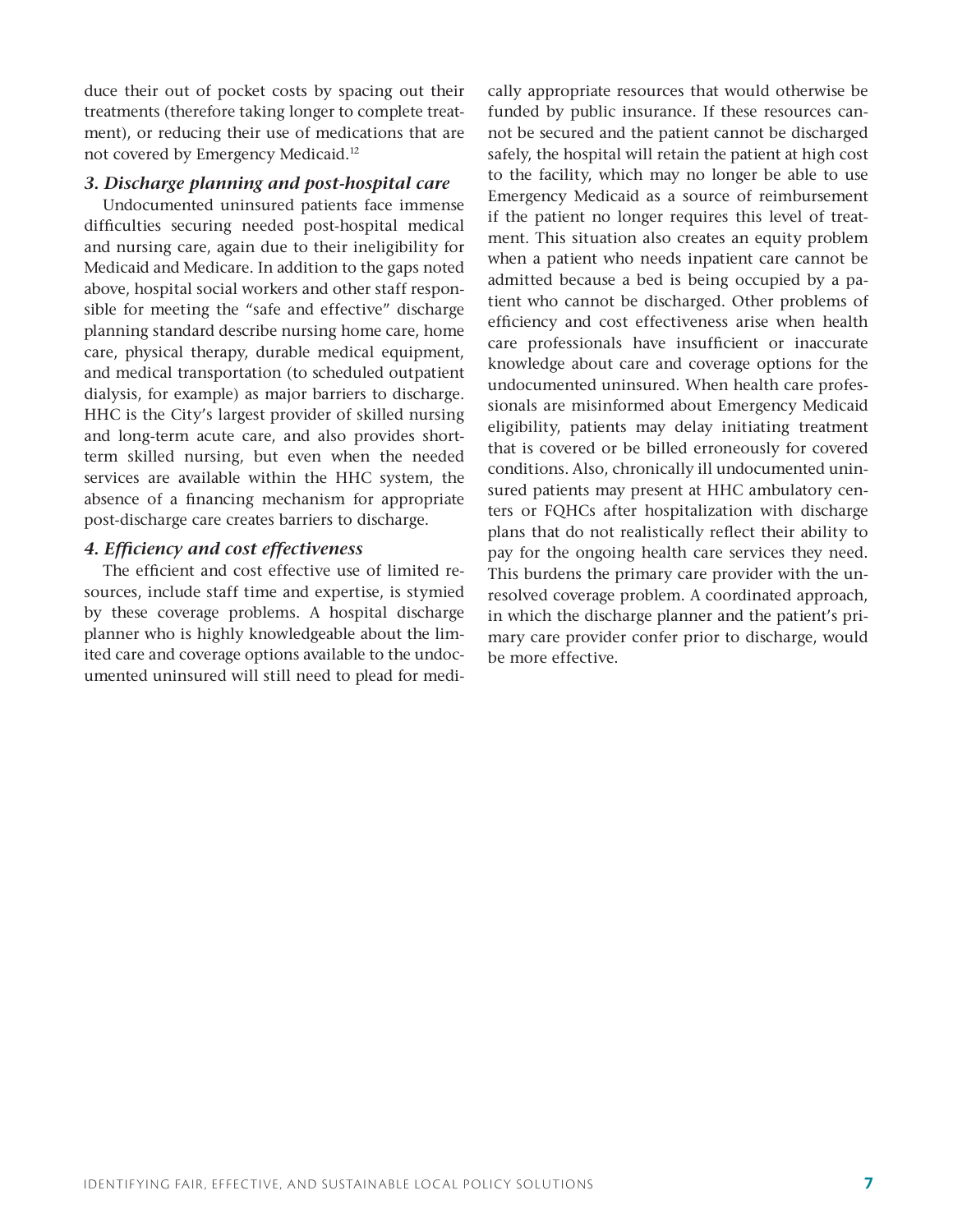# **Section 2. Opportunities and challenges in improving access to health care for the undocumented uninsured in New York City 13**

# **A. Opportunities presented by health system reform initiatives, specifically the Medicaid Delivery System Reform Payment Incentive Program (DSRIP), to improve access to health care for "residually uninsured" populations**

In addition to expanding access to health care, an important goal of most state and local programs for the undocumented and other uninsured populations is to achieve the "triple aim" of access, cost, and quality through better care coordination. As part of New York State's Medicaid Redesign, there are several initiatives underway to improve care coordination for safety-net patients. For example, New York State is participating in the CMS-sponsored Comprehensive Primary Care Initiative (CPCI), a multi-payer demonstration project that supports the development of medical homes.14 New York State has also created a Delivery System Reform Incentive Payment (DSRIP) program as part of a larger Section 1115 Medicaid waiver. DSRIP waivers provide Medicaid funds to hospitals and certain other providers if they pursue delivery system reform leading to measurable performance gains. The goal of the program is to achieve greater vertical integration in the health care safetynet and to improve care coordination. Under this program, New York State has established 25 Performing Provider Systems (PPSs), led by public or other safety-net hospitals (including HHC) that serve selected geographic areas. Providers are eligible to participate in a PPS if at least 35 percent of their patients are Medicaid beneficiaries, dually eligible for Medicaid and Medicare, or uninsured.15 PPS participants in addition to hospitals include community health centers, behavioral health providers, and skilled nursing facilities, among others. At stake is over \$8 billion in federal money—each PPS is at risk of losing DSRIP funds associated with improving care for safety-net patients in its geographic region—so any effort by New York City to improve care coordination for the undocumented uninsured should both build on and contribute to this broader effort.<sup>16</sup>

# **B. Opportunities and challenges concerning the role of voluntary hospitals in improving ac-**

## **cess to health care for the residually uninsured**

The City's voluntary hospitals are part of the local safety-net through their ED services and the care they provide to acutely ill uninsured patients who are admitted through the ED or who gain access to hospital services in other ways. Like their colleagues in public hospitals, physicians, nurses, and social workers in these institutions face ethical and practical challenges in providing undocumented uninsured patients with medically appropriate care, especially when patients are approaching discharge.<sup>17</sup> Although voluntary hospitals are required by state law to provide charity care and financial assistance to low-income patients regardless of immigration status, the extent of their involvement in efforts to close gaps in care and coverage in New York City and elsewhere in the state is not fully understood.18 Solutions or promising practices concerning frequently occurring problems that arise in this sector may not be shared broadly with public safety-net systems. When explicit discussion of these problems is discouraged within the voluntary hospital sector out of leaders' concern that to describe successes will make a hospital a magnet for undocumented uninsured patients, this hampers local efforts to understand the extent of the challenges hospitals face and how they are managing them. To overcome the problem of siloed problem-solving and promote sharing of knowledge and promising practices, the City should have a strategy to engage voluntary hospitals at all levels to ensure that their knowledge, experience, and resources are part of local policy solutions.

# **C. Opportunities and challenges presented by the municipal ID card (IDNYC) and associated outreach and enrollment strategies**

The 2015 launch of IDNYC, a City-issued identification card available to all New York City residents over the age of 14, offers lessons for successful outreach to immigrant populations.<sup>19</sup> It also offers the opportunity to adapt lessons from other direct-access models and explore the potential for using IDNYC as an enrollee card. A frequent feature of programs to expand access to health care for the uninsured (see next section) is the use of an enrollment card that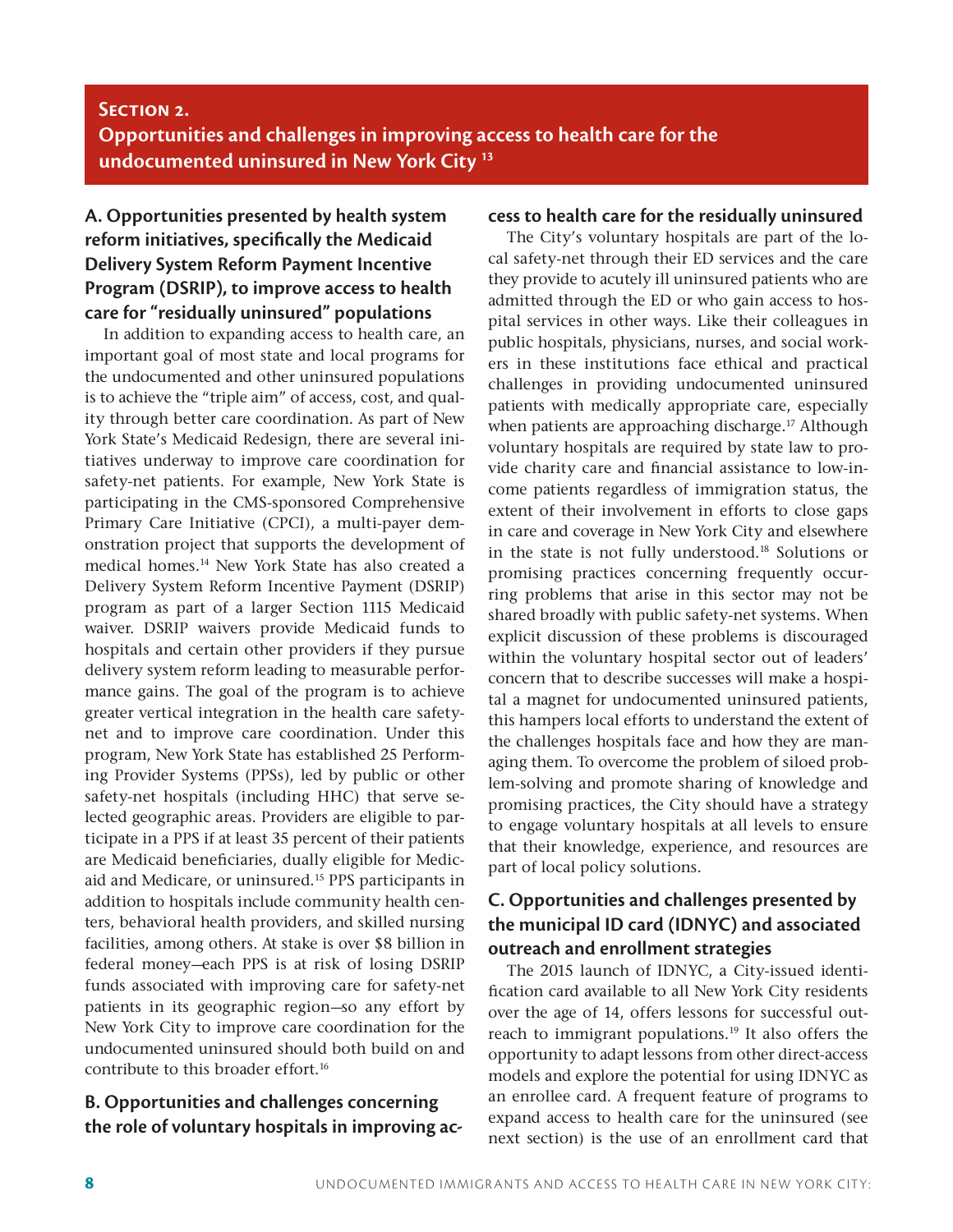provides information about enrollee benefits, the name of the enrollee's primary care medical home, and for programs that allow participating providers to charge fees, relevant information about fee scaling. In San Francisco, the use of the card is supported by a handbook and newsletters. In Nevada, the card identifies the enrollee as a member of a nonprofit that provides access to low-cost services at prenegotiated rates. Houston has also used an enrollee card that entitles income-eligible county residents to sharply discounted rates for services in public hospitals and clinics. Cards that identify the holder to participating providers as an enrollee in a program with transparent, predictable costs can function as a key to unlocking safety-net services across institutions that are available to uninsured individuals.

## **D. Challenges that require policy solutions above the local level**

Three opportunities and challenges related to the specific context of New York State:

#### *1. Improving existing state programs and closing remaining gaps*

The number of uninsured immigrants in New York State would be higher were it not for important protections guaranteed by the state Constitution and affirmed by the 2001 *Aliessa v. Novello* decision, which requires New York State to "provide aid, care and concern" for lawfully admitted permanent residents and individuals who are "permanently residing under color of law" (PRUCOL).<sup>20</sup> This case law makes lawful permanent residents who have received green cards within the past five years and undocumented immigrants who are PRUCOL (see note 2) eligible for state funded Medicaid provided they meet income eligibility (138 percent of the FPL), even though these immigrant populations are excluded from federally funded Medicaid.21 President Obama's Executive Actions in 2012 and 2014 granting deferred action for certain populations also offer important but proscribed coverage opportunities in New York State. Because they are considered to be PRUCOL, immigrants granted administrative relief through DACA and DAPA will be eligible for state funded Medicaid if they meet income eligibility. (See note 2.) Under the ACA, New York State legislatively approved and is now implementing a Basic Health Plan (BHP) to cover individuals whose incomes are too high for Medicaid and who cannot afford to buy private health insurance through the marketplace. Applicants who earn up to 200 percent of the FPL will be eligible for BHP coverage. This arrangement is projected to save the state \$500 million annually because New York State will be able to draw down federal dollars for coverage rather than using state dollars.<sup>22</sup> However, despite the efforts of immigration and health care consumer advocates, the state is not currently contemplating the creation of a parallel state funded BHP that would cover undocumented immigrants who remain Medicaid-ineligible. Individuals who make more than the income limits for Medicaid will have no subsidized or public coverage options, as they are prohibited by CMS from purchasing marketplace coverage or being covered through BHP. In short, the state-level policy patchwork includes some promising developments for Medicaid-eligible immigrants. Undocumented and uninsured immigrants need a City mechanism to increase their access to health care, because there is no plan, at present, to guarantee them coverage through equivalent state-level reforms.

#### *2. Expanding the primary care workforce*

As demand for primary care increases due to the formerly uninsured entering the health care system as the result of the ACA, FQHCs are struggling to recruit sufficient numbers of primary care physicians and dentists. Experts in community health centers have identified 16 neighborhoods in the City as already in high need of expanded primary care, with potential for sustainable growth by local FQHCs.<sup>23</sup> Current state regulations defining scope of practice for nurse practitioners (NPs) and other non-physicians may prevent these clinicians from practicing at the "top of their license" so their skills can be applied to fill primary care gaps. Reforms to update scope of practice regulations to meet the current and projected primary care needs of low-income communities have been proposed by community health advocates in many states. These proposals could also be taken up by the City with reference to the need to strengthen the primary care workforce in FQHCs serving immigrant neighborhoods.

#### *3. Indigent Care Pool (ICP) and Disproportionate Share Hospital (DSH) payments*

In contrast to Massachusetts (see next section), where uninsured individuals apply for support from the state's ICP, payments from the comparable fund in New York State are directed in lump sums to health care institutions. The City's plan to improve access to health care for the remaining uninsured could include a proposal to restructure this state's ICP so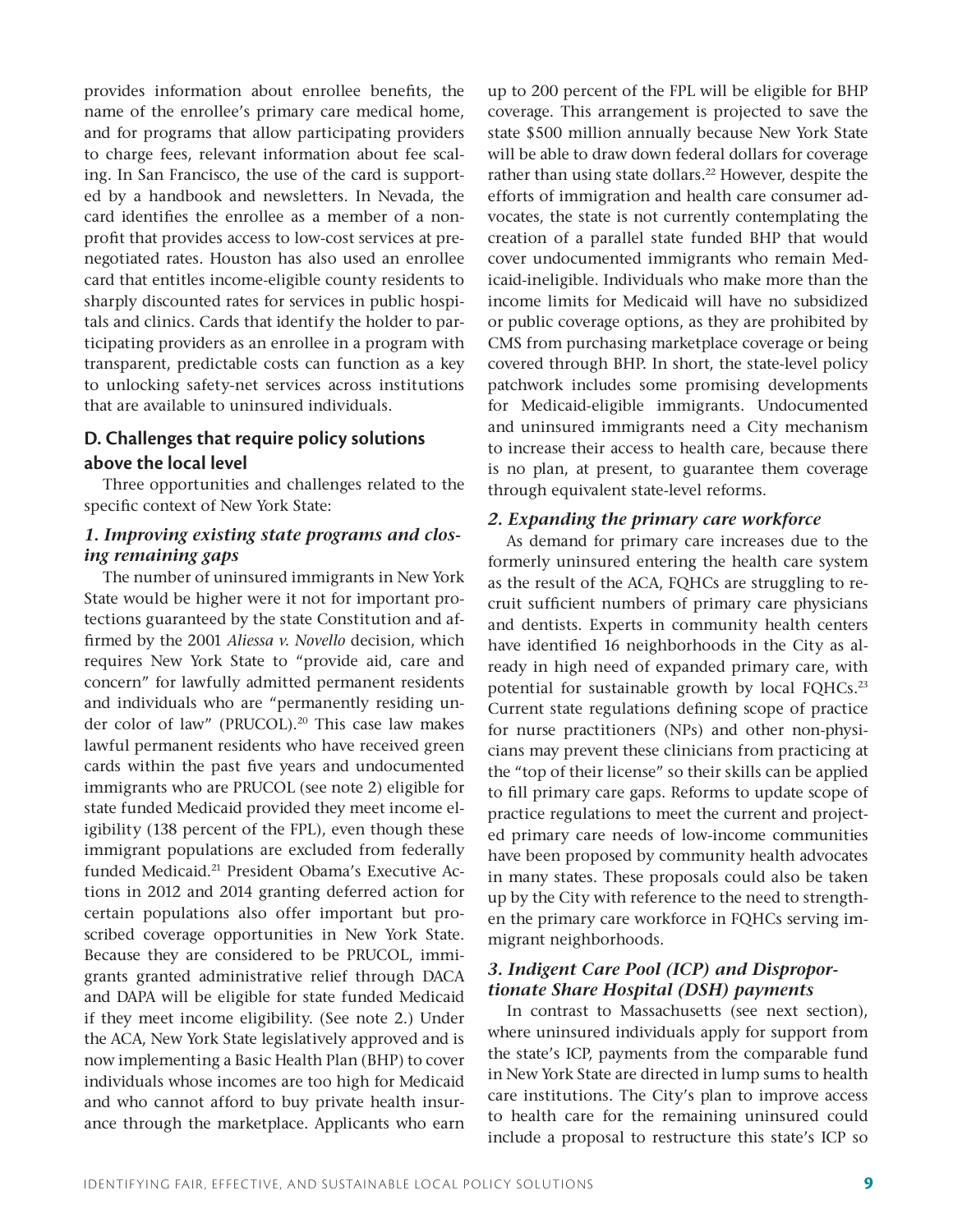these dollars fund specific care and coverage gaps, or follow individual patients.<sup>24</sup> A related issue is the potential impact of scheduled reductions under the ACA of DSH payments to safety-net institutions and the effect of these reductions on the ICP.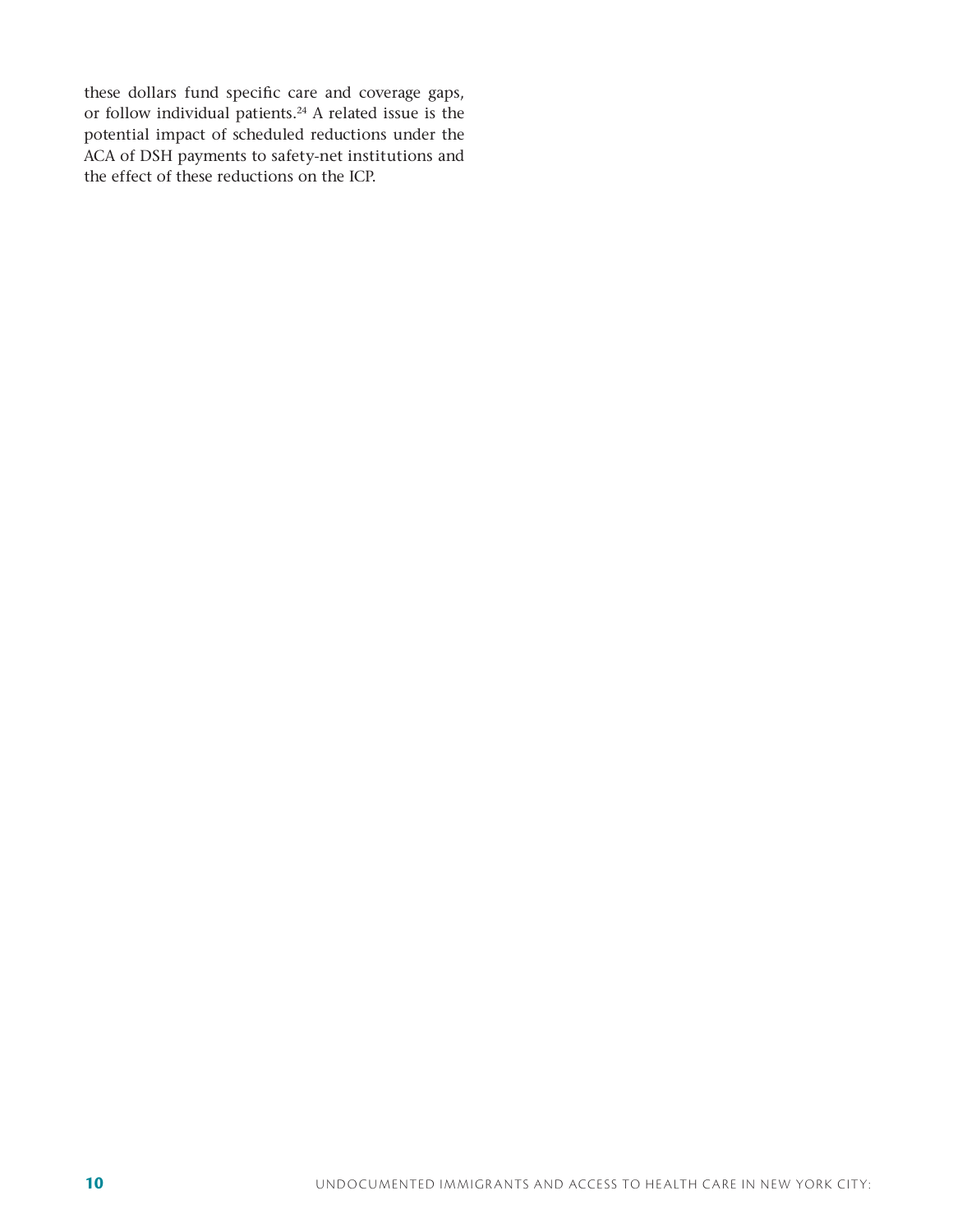# **Section 3. Similarities and differences among solutions to closing gaps in systems outside of New York City**

# **Overview of state and local programs for the uninsured**

Five prominent state and local programs for undocumented and other uninsured patients offer useful lessons for New York City. These include citycounty programs for the uninsured in Los Angeles, Houston, and San Francisco, as well as state programs for the uninsured in Massachusetts and Nevada.

**My Health LA (MHLA)** is a no-cost health care program launched in October 2014 that offers comprehensive health care for low-income (at or below 138 percent of the FPL), uninsured county residents, regardless of immigration status or medical condition.25 MHLA relies on a budget of \$61 million per year and does not require out-of-pocket payments or user fees. It offers care through 164 community clinic medical home sites, where patients receive primary and preventive health care services and some diagnostic services. Los Angeles County Department of Health Services facilities also provide County clinic medical home sites, plus emergency, diagnostic, specialty, inpatient services, and pharmacy services. Of the estimated 400,000 remaining uninsured in Los Angeles County, 135,000 are now receiving services through County clinic medical homes, and approximately 145,000 additional patients could be served by MHLA through the community clinic medical homes, for a total of 280,000 potentially served.

**Healthy San Francisco (HSF)** is a low-income program for San Francisco County residents with incomes up to 500 percent of the FPL regardless of employment status, immigration status, or medical condition.26 Unlike MHLA, HSF charges a participation fee and point-of-service fee to all patients except for those under 100 percent of the FPL and those who are homeless. (Since 1993, the San Francisco Department of Public Health has provided subsidized/sliding scale services to persons with incomes at or below 500 percent the FPL.) Point-of-service fees vary by medical home; there is one set of fees for all public clinics, while non-public clinics can set their own fees. Pointof-service fee information is provided at the time of enrollment to help applicants make decisions about selecting a medical home. As noted, HSF participants receive a card with the name of their medical home, plus informational materials. HSF includes a mix of public, nonprofit (voluntary), and for-profit providers, creating a large, interconnected care network. Participating hospitals are asked to document the level of charity care provided, although HSF is not a reimbursement source for hospitals. HSF was launched with the help of major investments by the managed care consortium Kaiser Permanente and other non-public sources. Investment by Kaiser in fiscal year 2013-14 totaled \$12 million, for which they were reimbursed \$4 million by HSF, contributing \$8 million. Kaiser also paid for an actuarial analysis to help determine how to further expand access.

**Access Care** is the financial assistance program of the Harris Health System, the hospital district that includes the city of Houston. $27$  It is open to uninsured Harris County residents and provides access to discounted health care at more than 20 community clinics, a dental clinic, and surgical and other sub-specialty clinics. (A separate, no-cost program provides health care for the homeless.) This scope of services exceeds that of most FQHCs in the area, although wait times for sub-specialty clinic appointments and for elective surgeries can be long. Harris Health System has also invested in a scheduled dialysis clinic for uninsured patients; because a Medicare entitlement covers this diagnosis and treatment for most patients, patients who lack Medicare coverage for dialysis tend to be undocumented. The system also includes one long-term care facility.

In Massachusetts, all immigrants are eligible for some form of health coverage. There is one application for all available programs, including the insurance marketplace. **Mass Health Limited** is the state version of Emergency Medicaid.<sup>28</sup> It is available to undocumented immigrants and some immigrants who are PRUCOL. The **Children's Medical Security Plan**, created by statute in 1996, is financed by the state and offers primary care and preventive services to low income children. The program includes premiums if a patient has an income greater than 200 percent of the FPL. The **Health Safety Net (HSN)**  grew out of the state's ICP and was created in 1985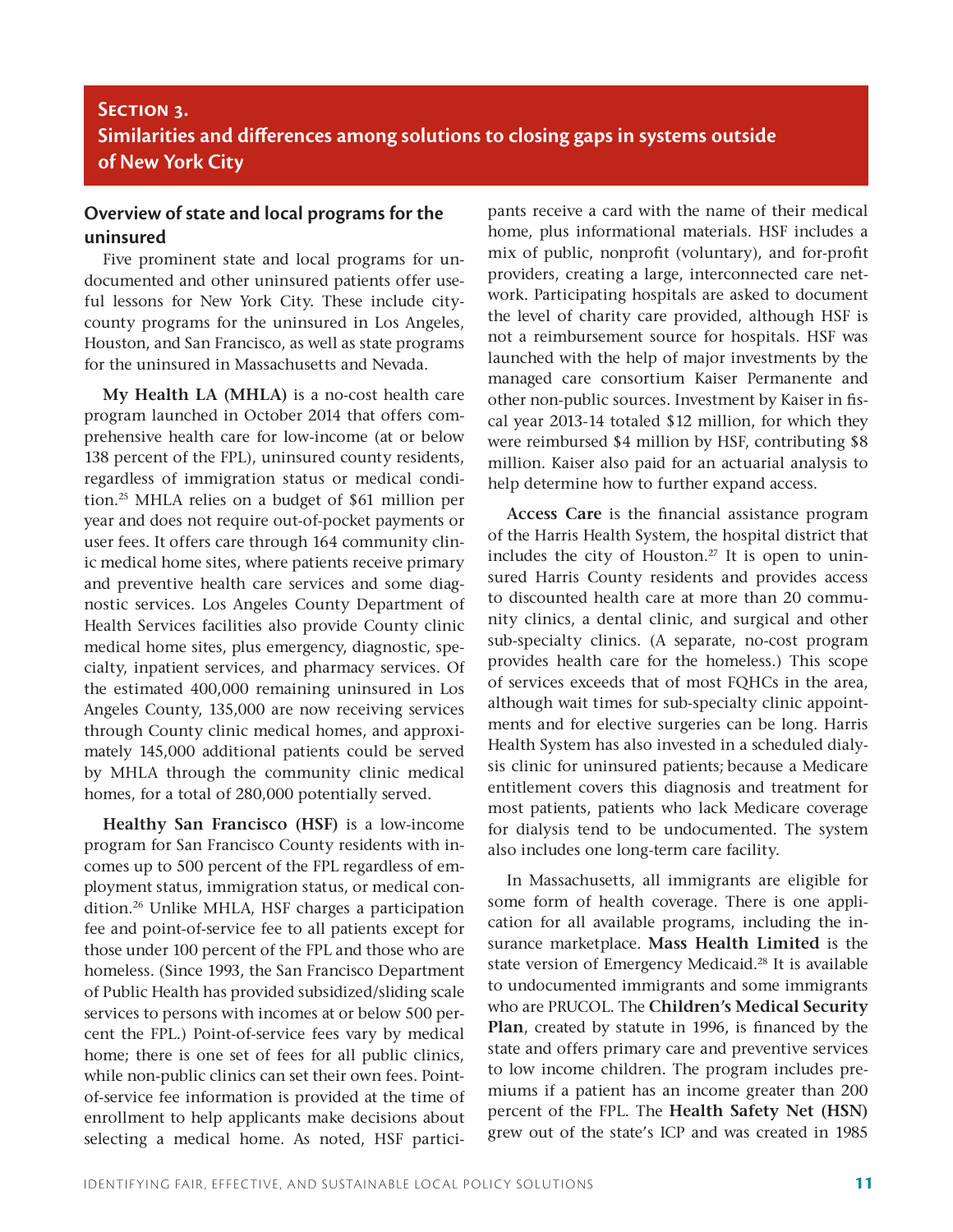under hospital rate setting to pay for care at acute care hospitals and community health centers. Massachusetts residents earning less than 400 percent of the FPL are eligible for HSN funds, which follow individuals rather than institutions. Patients with incomes between 200-400 percent of the FPL can apply once they incur a health care cost; HSN's Medical Hardship Program can be applied up to a year retrospectively to cover medical debts.

In Nevada, the nonprofit **Access to Healthcare Network (AHN)** offers medical discount programs, specialty care coordination, a health insurance program, non-emergency medical transportation services, a pediatric hematology/oncology practice, and a toll free statewide call center.<sup>29</sup> AHN has 35,000 members, more than half of whom are presumed to be undocumented. To be eligible, members must be at 100-325 percent of the FPL, live and/or work in Nevada, and be ineligible for public insurance such as Medicaid or Medicare. Members pay \$35 a month for deeply discounted medical services plus care coordination.

#### **Similarities and differences**

*Eligibility:* All of these programs are targeted to low-income, uninsured residents. HSF stands out as the most generous, with subsidies for people with incomes up to 500 percent of the FPL. (Most local programs for the uninsured are designed for people with incomes within 200 percent of the FPL.) None of the programs target undocumented immigrants explicitly but all are designed to cover uninsured patients who are not eligible for public insurance programs. Program eligibility is structured so it does not crowd out the use of other programs. Individuals must present proof of residence and income but in most cases are not required to provide information about their immigration status.30

*Financing:* All of these programs rely on multiple sources of revenue. The three local programs (MHLA, Access Care, and HSF) are supported by county taxes. HSF is unique because it draws on a fee imposed on businesses that do not provide health insurance to their employees. The programs in Los Angeles, Houston, San Francisco, and Massachusetts all rely, to varying degrees, on DSH payments scheduled to be reduced under the ACA; this is a potential source of instability for all of these programs. All but one of the programs involves cost sharing, co-payments, and fees. MHLA does not require cost sharing, but is limited to those within 138 percent of the FPL.

*Provider networks:* All of these programs were launched using existing capital facilities. HSF expanded the public safety-net to establish a publicprivate partnership that includes private hospitals and physicians.31 (Past efforts in Los Angeles to create public-private partnerships to care for the uninsured had been politically controversial because organized labor objected to expanding county contracts with private providers.) MHLA and Access Care rely exclusively on public safety-net systems. Nevada is distinctive as a discount program with a broader range of providers.

*Care coordination:* All of these programs emphasize care coordination. Most programs use some form of primary care medical home to accomplish this. MHLA, as noted, assigns enrollees to a medical home at one of the participating clinics. HSF uses eReferral, a web-based system developed at San Francisco General Hospital, to respond to primary care providers' requests for specialty consultation and identify when a patient should be referred to a specialist and when the issue can be resolved in the primary care setting. This prevents medically unnecessary appointments and as a result reduces wait times at specialty clinics.

*Political support:* Political support was crucial to creating and sustaining all of these programs. The creation of these programs depended on support from local political champions. In San Francisco, for example, a member of the Board of Supervisors, labor unions, and a host of community organizations formed a coalition that overcame opposition to HSF from the restaurant association and other employer groups.32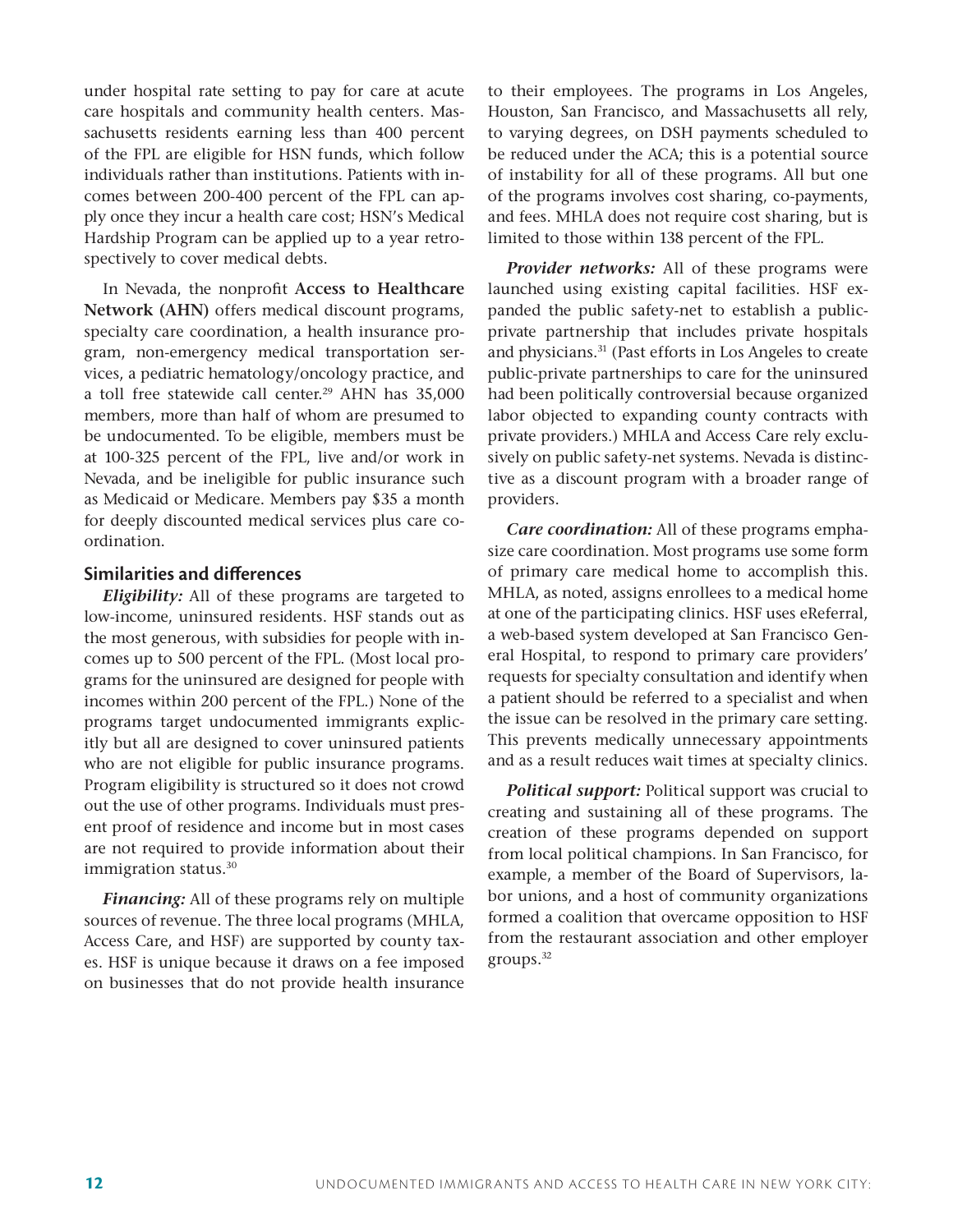# **Section 4. Recommendations**

Based on our review, in collaboration with City stakeholders, of proven or promising models for improving access to health care, with attention to relevant opportunities and challenges, we offer the following recommendations.

The City's plan to improve access to health care for the undocumented uninsured and for other remaining uninsured populations in a fair, effective, and sustainable way should:

### **Recommendation 1**

**Improve access to primary and preventive health care, and to specialty care and other services, through primary care medical homes in FQHCs and HHC ambulatory centers networked with specialists and services available in HHC medical centers.** 

A plan featuring primary care medical homes with points of access in targeted neighborhoods throughout the City, offering linguistically and culturally competent health care and robust care coordination within and across these safety-net systems, will significantly support access to primary care and to some forms of chronic care and post-hospital care. Care coordination, including explicit attention to outreach, enrollment, logistics, and cost, is a shared feature of all proven or promising direct-access models we have reviewed.

#### **Recommendation 2**

## **Explore the potential for the City's municipal ID card to function as an enrollee card for a primary care medical home network for uninsured New Yorkers.**

Other direct-access models use cards to link a patient to his or her medical home or to support access to health care in other ways. In view of the popularity of IDNYC among immigrants and the lessons already learned about successful local outreach to this population, taking advantage of the card's popularity and adapting lessons from other systems about the effective use of enrollee cards to promote access can be part of the City's plan.

#### **Recommendation 3**

**Acknowledge that a primary care oriented medical home solution, while important, will not resolve health care access for undocumented immigrants and other uninsured populations who have** 

# **medical and related social service needs that significantly exceed the scope of a primary care medical home and that further efforts are needed to close these gaps.**

The United States lacks federal policy solutions for affordable access to long-term care and other forms of health care that are needed by people who are aging, disabled, or living with chronic progressive conditions in New York City and throughout the nation. The consequences of ACA-mandated cuts in DSH funding to safety-net providers is another example of a federal policy issue with serious local consequences for access to health care. Mindful of these realities, a City plan to improve access to health care for the undocumented uninsured, and for other uninsured populations, should include attention to transitions from hospital to non-hospital care for patients with chronic conditions who are enrolled in primary care medical homes. This effort could also aim to restructure available safety-net funds to cover certain medical supplies and equipment that are used in chronic care, or on a shortterm basis, and for which no payment mechanism exists when a patient is uninsured. This would support the ability of primary care medical home providers and patients to collaborate in the aftermath of hospitalization to support the self-management of chronic conditions and potentially prevent rehospitalization. It would also support the development of hospital discharge plans that are medically and financially feasible, and contribute to the statewide goal of reducing avoidable hospitalizations.

#### **Recommendation 4**

**Describe explicitly the potential role of the City's major voluntary hospitals in supporting access to health care for the undocumented uninsured and other uninsured populations, with attention to**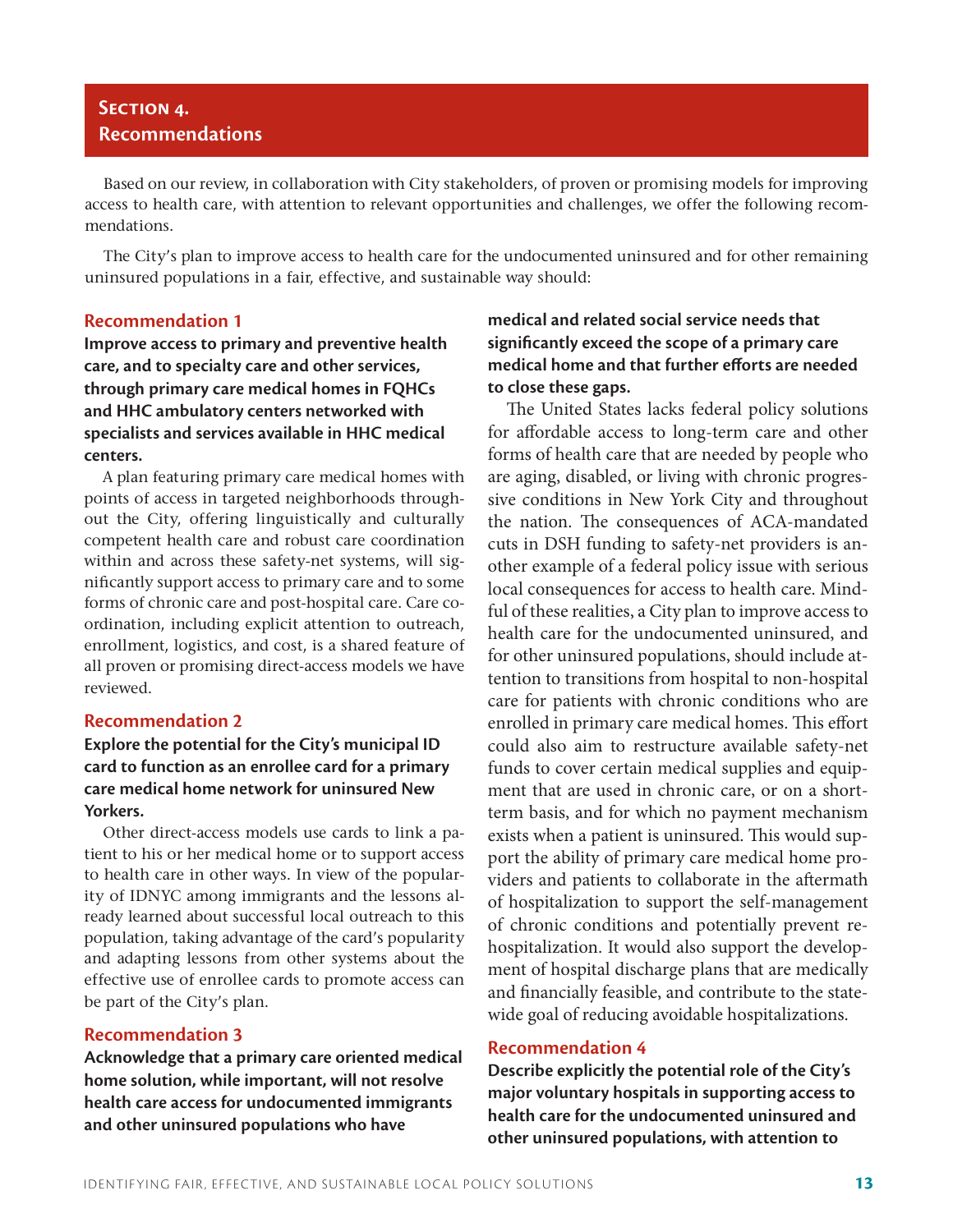# **their current role in emergency and inpatient care and to access problems that exist at the hospital/ post-hospital transition.**

New York City's highest-volume emergency departments include both HHC hospitals and voluntary hospitals, which means that the provision of health care to uninsured patients, and the challenge of financing this care when a patient's needs exceed the provisions of Emergency Medicaid, is a challenge for hospitals in both sectors. It is also a challenge for voluntary hospitals offering specialized services, such as cancer treatment, to uninsured patients under Emergency Medicaid provisions. Cases involving undocumented uninsured patients are frequently complex cases for hospitals to manage, and the City's plan to improve access to health care for this patient population should include ongoing, focused efforts to better understand how voluntary hospitals manage these cases and whether there are lessons that can be more broadly shared or adapted for a Citywide solution. Further suggestions on integrating these efforts into planning are included in the next section.

### **Recommendation 5**

# **Integrate new efforts to improve access to primary care for uninsured New Yorkers into current efforts of New York City Performing Provider Systems to meet their DSRIP goals.**

A City plan to expand access to health care for the undocumented uninsured should aim to be integrated with safety-net institutions' efforts to meet time-sensitive DSRIP goals. As a first step, New York City PPS governance committees and advisory structures should include representatives from any new program created by the City. The IT infrastructure and online platforms that PPSs will put into place are potential resources for improving care coordination for the undocumented uninsured. The City's primary care medical home plan, once implemented, may serve an important function as a consumer-friendly facet of a PPS, helping the public to better understand how this new structure helps people who are uninsured.

### **Recommendation 6**

**Advocate for state-level policymakers to identify a mechanism that will provide health coverage to immigrant populations who remain uninsured.**

This report describes how Emergency Medicaid is necessary but not sufficient as a financing mechanism to support health care for uninsured populations, including undocumented immigrants and also other low-income immigrants who are currently ineligible for Medicaid. In the absence of universal coverage, restructuring ICP payments to follow individual patients, as in Massachusetts, is one option for using available safety-net dollars to provide coverage to the remaining uninsured, including those who will not benefit from a local solution because they live outside the City. Another option is to create better incentives for hospitals to account for the charity care they provide. Either option could encourage voluntary hospitals to expand access to health care for the remaining uninsured.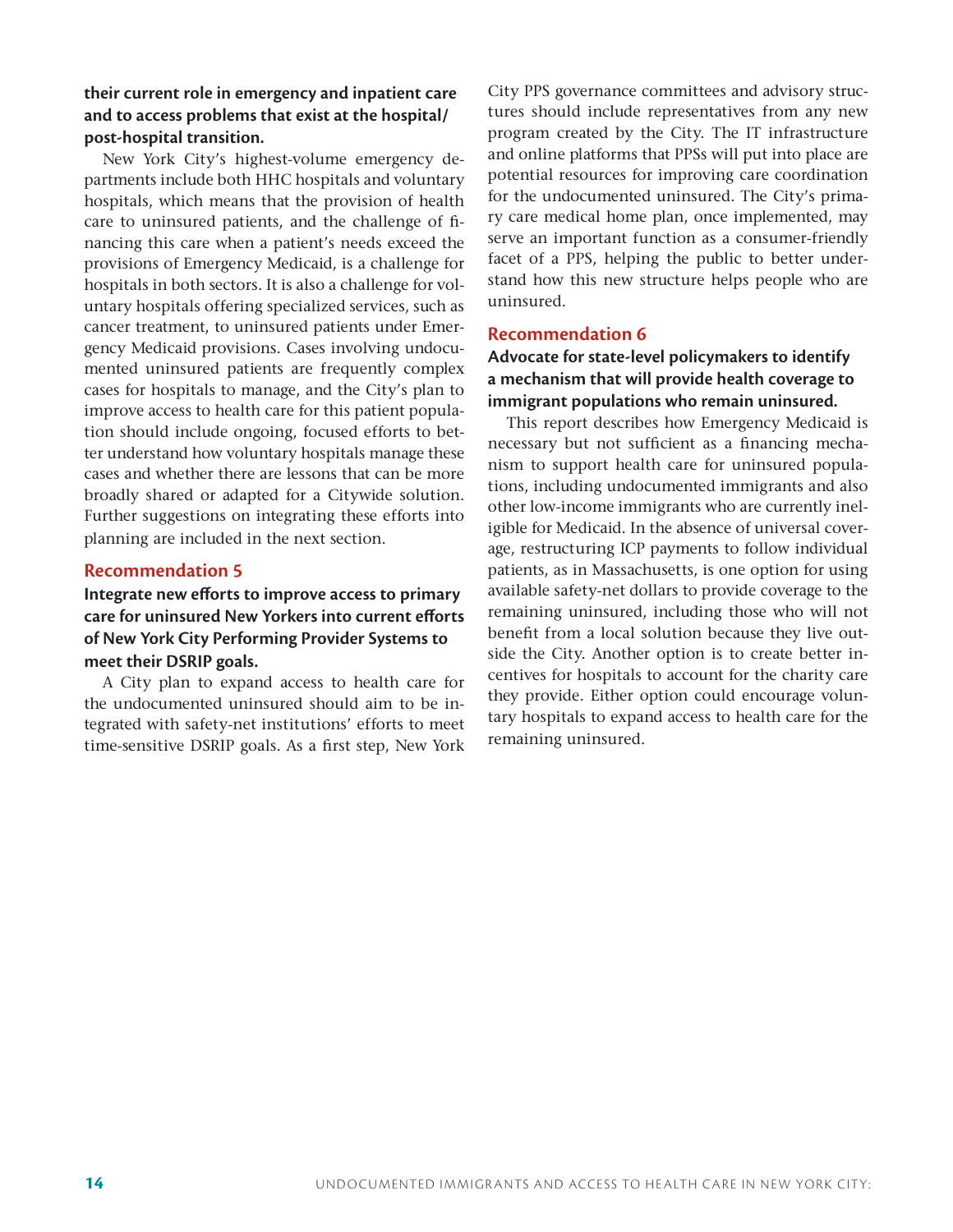# **Section 5. Guidance for effective local planning during national health care system change**

To support the implementation of a City plan during a time of continuing changes in the financing and delivery of safety-net health care, we offer these further observations and suggestions to City stakeholders responsible for program planning, evaluation, and improvement:

#### **Improving public systems**

The de Blasio Administration has recognized the need to rethink and reform how public institutions and public dollars are used with respect to legally marginalized populations with complex medical and social needs, such as the chronically mentally ill and the homeless. These ongoing efforts to redesign public systems can also inform the City's new efforts on behalf of undocumented immigrants, another legally marginalized population in need of access to the right systems for their needs.

# **Anticipating emerging issues in organizational collaboration**

The City's plan to improve access to health care for the undocumented uninsured and other uninsured populations will include provisions for data collection, data analysis, and programmatic adjustments, aimed at understanding the effects of this initiative on access, health outcomes, and the cost of care. This plan involves new or deeper collaborations among currently distinct parts of the safety-net system and also involves outreach to a population whose access-related problems are related to factors such as language, culture, and work schedules as well as to lack of insurance. There will be continuing need for expert insight into this emerging model of care and its responsiveness to the population it aims to serve. An interdisciplinary advisory group, including immigrant community representatives and experts in areas such as immigrant health, safety-net health care and health policy, clinical and organizational ethics, and health care advocacy may be helpful to City planners as a mechanism for identifying, discussing, and making recommendations concerning issues as they emerge.

# **Promoting knowledge sharing and problem solving among public and voluntary hospitals**

Recruiting voluntary hospitals in New York City in particular, academic medical centers with concentrations of specialties and services—as part of the local solution to the unmet health care needs of undocumented uninsured New Yorkers involves encouraging clinicians, administrators, and leaders in these institutions to discuss these challenges openly, so that the scope of the problems different institutions are confronting is better understood by City stakeholders. An invited facilitated meeting could start this process, by providing a forum for discussion of how individual hospitals manage typical and rarer problems in the care of undocumented uninsured patients and whether there are more efficient and/or cost-effective ways of managing these problems collaboratively. Issues that would benefit from discussion among a range of voluntary and public hospitals would include: negotiating discounts on medical equipment from suppliers; negotiating with home care agencies and hospice programs to offer charity-care services to undocumented patients; paying nursing homes directly to accept uninsured patients with short-term needs when discharge to home is not possible; collaborating with legal services organizations and with foreign consulates to determine if an undocumented patient is PRUCOL or to clarify immigration status; and clinical and organizational decision-making concerning retaining patients in the hospital to meet sub-acute and chronic-care needs when discharge is feasible but the potential for deterioration and readmission are high.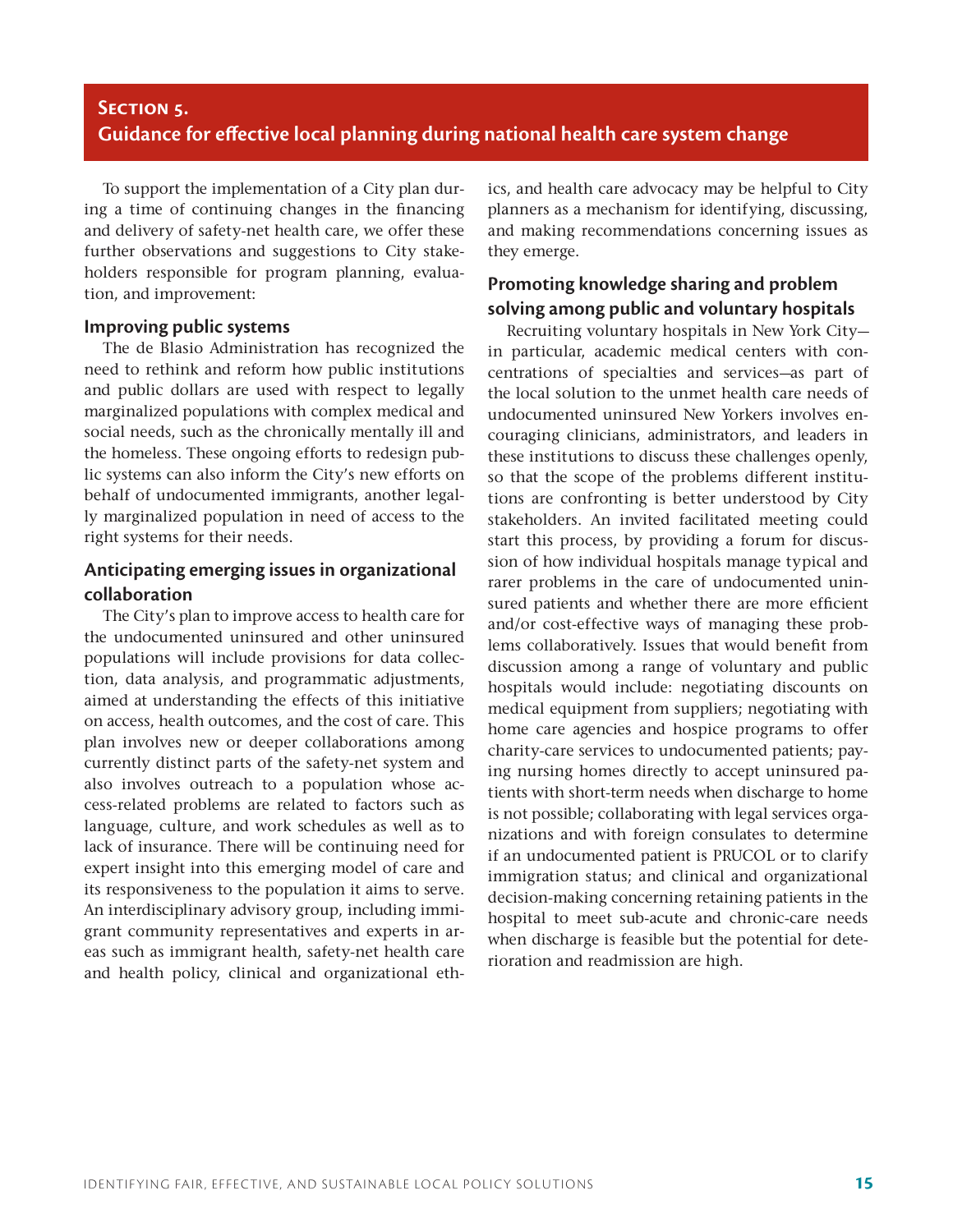#### **NOTES**

1. These estimates reflect data provided by City officials to the New York Immigration Coalition (NYIC) and The Hastings Center/Undocumented Patients Project and included in the summary of the December 11-12, 2014 meeting convened by these organizations. These estimates have been cross-checked against the Preliminary Assessment Summary prepared by the Care & Coverage Subgroup of the Mayor's Task Force on Immigrant Health Access. They do not reflect the legal delay in implementing the November 2014 Executive Action; this delay creates a barrier to subsequent enrollment in Medicaid by immigrants who are eligible for DACA or DAPA, and so could increase the estimated number of remaining uninsured. Sources: Meeting Summary, "Undocumented Immigrants and Access to Health Care in New York City: Identifying Fair, Effective and Sustainable Local Policy Solutions," convened by the New York Immigration Coalition (NYIC) and The Hastings Center/ Undocumented Patients Project, New York City, December 11-12, 2014 (unpublished working paper reflecting participants' corrections, January 27, 2015); Preliminary Assessment Summary, Care & Coverage Subgroup, Mayor's Task Force on Immigrant Health Access (unpublished draft, February 3, 2015). Estimates are based on previous estimates of the New York City undocumented population and the New York State uninsured population.

2. In New York State, people who are known to the immigration system, do not have status in that system, and meet the requirements for Permanently Residing under Color of Law (PRUCOL) are eligible for state-funded Medicaid.

3. Marion Lewin and Stuart Altman, US Institute of Medicine (IOM), *America's Health Care Safety Net: Intact But Endangered*. Washington, DC: Institute of Medicine, National Academy Press, 2000.

4. A certified application counselor (in HHC, and similarly in FQHCs) or a "navigator" in an organization that receives state funding to offer this service, are both "In-Person Assistors" (IPAs) who help people complete insurance applications. Certified application counselors can target low-income and other specific populations and are paid by the organization they work for. Navigators are required to serve all income levels and are compensated by the state/federal marketplaces.

5. For some procedures, there is a financial benefit to being uninsured in the HHC system versus having insurance with a high co-pay/ deductible. For example, an uninsured patient will pay \$400 out of pocket for an MRI, while an insured patient will pay \$2000.

6. This report's use of the term "medical home" (sometimes known as a primary care medical home, a patient-centered medical home, or a PCMH) corresponds to this standard definition of a model designed to meet "the large majority of each patient's physical and mental health care needs, including prevention and wellness, acute care, and chronic care." See: Agency for Healthcare Research and Quality (AHRQ), "Defining the PCMH," Webpage: http://pcmh.ahrq.gov/ page/defining-pcmh Accessed March 26, 2015. This report's use of the term "care coordination" corresponds to this standard definition: "Care coordination in the primary care practice involves deliberately organizing patient care activities and sharing information among all of the participants concerned with a patient's care to achieve safer and more effective care." See: Agency for Healthcare Research and Quality (AHRQ), "Care Coordination," Webpage: http://www.ahrq.gov/professionals/prevention-chronic-care/improve/coordination/index.html Accessed February 27, 2015.

7. Voluntary hospitals in New York State have also received Indigent Care Pool (ICP) funds, which they have used to cover uncompensated (charity) care and their losses from unpaid bills (bad debt). See discussion of Massachusetts approach (Section 3); see also Recommendations (Section 4).

8. For example, Memorial Sloan Kettering Cancer Center does not have an ED that is open to the public and so does not admit patients through an ED. It does have provisions for uninsured patients.

9. Emergency Medicaid is not available to individuals who exceed the

income limit for Medicaid.

10. The NYS Center for Primary Care Informatics (CPCI) data warehouse, established by CHCANYS, supports the targeting, design, and implementation of improvements within FQHCs. It builds on FQHCs' electronic health record (EHR) systems and includes clinical, operational, and financial data from participating FQHCs. More than half of the state's FQHCs are part of this ongoing effort.

11. Undocumented immigrants are not explicitly ineligible for organ transplants due to their immigration status. Because there are limits on organ transplants to "foreigners" to discourage medical tourism, transplant centers often perceive that putting undocumented immigrants and other noncitizens on waiting lists for organs may expose centers to risk during audits. This is another barrier to organ transplantation for this population, in addition to their lack of coverage.

12. Memorial Sloan Kettering Cancer Center is documenting this problem.

13. This report reflects the scope of the Care & Coverage Options subgroup of the Mayor's Task Force on Immigrant Health Access. It does not address in detail the challenges of linguistic and cultural competency as these relate to access to health care for the undocumented uninsured, as these important issues were addressed by the subgroups on Barriers to Health Care for Immigrants and on Language Barriers to Health Care for Immigrants.

14. New York State Department of Health, *The Patient-Centered Medical Home Initiative in New York State Medicaid*. Report to the Legislature, April 2013. Available at https://www.health.ny.gov/health\_care/medicaid/redesign/docs/pcmh\_initiative.pdf Accessed February 15, 2015.

15. Of particular relevance to uninsured populations are the "11th Projects," which will support outreach to and engagement of Medicaid enrollees and uninsured individuals who are infrequent users of health care. Public hospitals are offered the first right of refusal for implementing an 11th Project.

16. The 11th Project was the most significant addition to the DSRIP project list, and was announced in August 2014. See: Greater New York Hospital Association, "DOH Adds 11th Project to DSRIP Options," Press release, August 11, 2014. Available at: http://gnyha.org/ PressRoom/Publication/0ced3dfa-d37e-409a-b380-c7ef83a0735c/ Accessed February 26, 2015; Kate Breslin, "Overview of the Delivery System Reform Incentive Payment Program (DSRIP)," Presentation, September 10, 2014. Available at: http://www.scaany.org/wp-content/ uploads/2014/09/DSRIP-PowerPoint\_091014.pdf Accessed February 26, 2015.

17. Nancy Berlinger and Rajeev Raghavan, "The Ethics of Advocacy for Undocumented Patients," *Hastings Center Report* 43, no.1 (2013): 14-17. 18. Alan Sager, "Paying New York State Hospitals More Fairly for Their Care to Uninsured Patients," Report, August 31, 2011. Available at: http://www.cphsnyc.org/cphs/reports/paying\_new\_york\_state\_hospitals/Sager\_Paying\_New\_York\_StateHospitals\_More\_Fairly\_for\_Their\_ Care\_of\_Uninsured\_Patients\_FINAL31Aug11A.pdf Accessed February 26, 2015.

19. See: "About IDNYC," Webpage: http://www1.nyc.gov/site/idnyc/ about/about.page Accessed February 26, 2015.

20. *Aliessa v. Novello*, 96 N.Y.2d 418, 422 n.2 (2001).

21. On immigration status and corresponding benefits, see: Empire Justice Center, "Health Coverage Crosswalk: Eligibility by Immigration Status," Report, March 2013. Available at: http://www.empirejustice.org/assets/pdf/publications/reports/health-coverage-crosswalk. pdf Accessed February 27, 2015.

22. New York State Senate Majority, "Finance Committee/Counsel Staff Analysis of the FY 2016 Executive Budget," Report, January 2015: 56. Available at: http://www.nysenate.gov/files/pdfs/Whitebook%20 FY%202016%20FINAL%20with%20cover3.pdf Accessed February 26, 2015.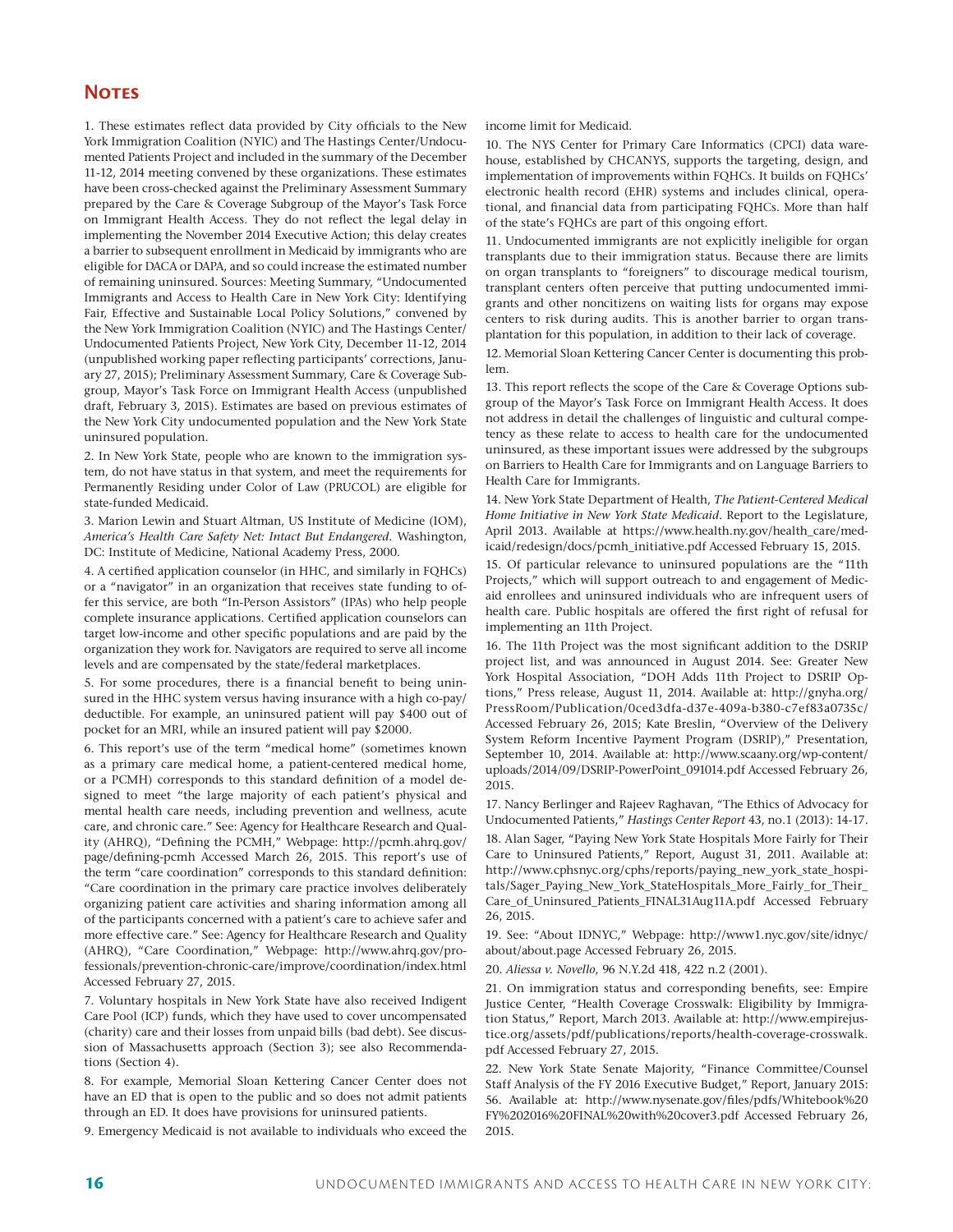23. These neighborhoods are: Fordham/Bronx Park, Crotona/Tremont, High Bridge/Morrisania, and Hunts Point/Mott Haven in the Bronx; Bedford-Stuyvesant/Crown Heights, East New York, Sunset Park, East Flatbush, and Williamsburg/Bushwick in Brooklyn; East Harlem, Central Harlem/Morningside Heights, and Washington Heights/Inwood in Manhattan, and Long Island City/Astoria, West Queens, Flushing/ Clearview and Jamaica in Queens. Source: CHCANYS.

24. Alan Sager, "Paying New York State Hospitals More Fairly for Their Care to Uninsured Patients," August 2011. Available at: http://www. cphsnyc.org/cphs/reports/paying\_new\_york\_state\_hospitals/Sager\_ Paying\_New\_York\_StateHospitals\_More\_Fairly\_for\_Their\_Care\_of\_Uninsured\_Patients\_FINAL31Aug11A.pdf Accessed March 25, 2015; see also Richard Daines "A Report on the Hospital Indigent Care Pool As required by Chapter 58 of the Laws of 2007," January 2008. Available at: http://www.health.ny.gov/facilities/hospital/indigent\_care/docs/ indigent\_care\_report.pdf Accessed February 26, 2015.

25. Health Services for Los Angeles County, "My Health LA," Webpage: http://dhs.lacounty.gov/wps/portal/dhs/mhla Accessed February 26, 2015.

26. Healthy San Francisco, "About HSF," Webpage: http://healthysanfrancisco.org/ Accessed February 26, 2015.

27. Harris Health System, "Access Care," Webpage: https://www.harrishealth.org/en/patients/access-care/pages/default.aspx Accessed February 28, 2015.

28. These programs are described on the website of Health Care For All

(HCFA), "Who We Are," Webpage: https://www.hcfama.org/who-weare Accessed February 26, 2015.

29. Access to Healthcare Network (AHN), "Access to Healthcare Network," Webpage: http://www.accesstohealthcare.org/ Accessed February 26, 2015.

30. Harris County's Access Care requires applicants to "show current or expired documents from the U.S. Citizenship and Immigration Services" if these documents exist. (See Access Care website, under "Eligibility.") The program's policy manual states that "Persons who claim to be undocumented and who have no USCIS documents to prove their legal residence in the United States are eligible for assistance if all other verifications are provided and if they are permanent resident[s] of Harris County." (4) Available at: https://www.harrishealth.org/ SiteCollectionDocuments/eligibility/policies/ineligible-residents.pdf Accessed February 28, 2015.

31. Dennis Andrulis and Michael Gusmano. *Community Initiatives for the Uninsured: How Far Can Innovative Partnerships Take Us?*, New York Academy of Medicine, Division of Health and Science Policy, Office of Urban Populations, 2000.

32. Quynh Nguyen and Michael Miller, "Healthy San Francisco: A Case Study of City-Level Health Reform," Report by Community Catalyst, August 2008. Available at: http://www.communitycatalyst.org/docstore/publications/healthy\_san\_francisco\_sept\_2008.pdf Accessed February 27, 2015.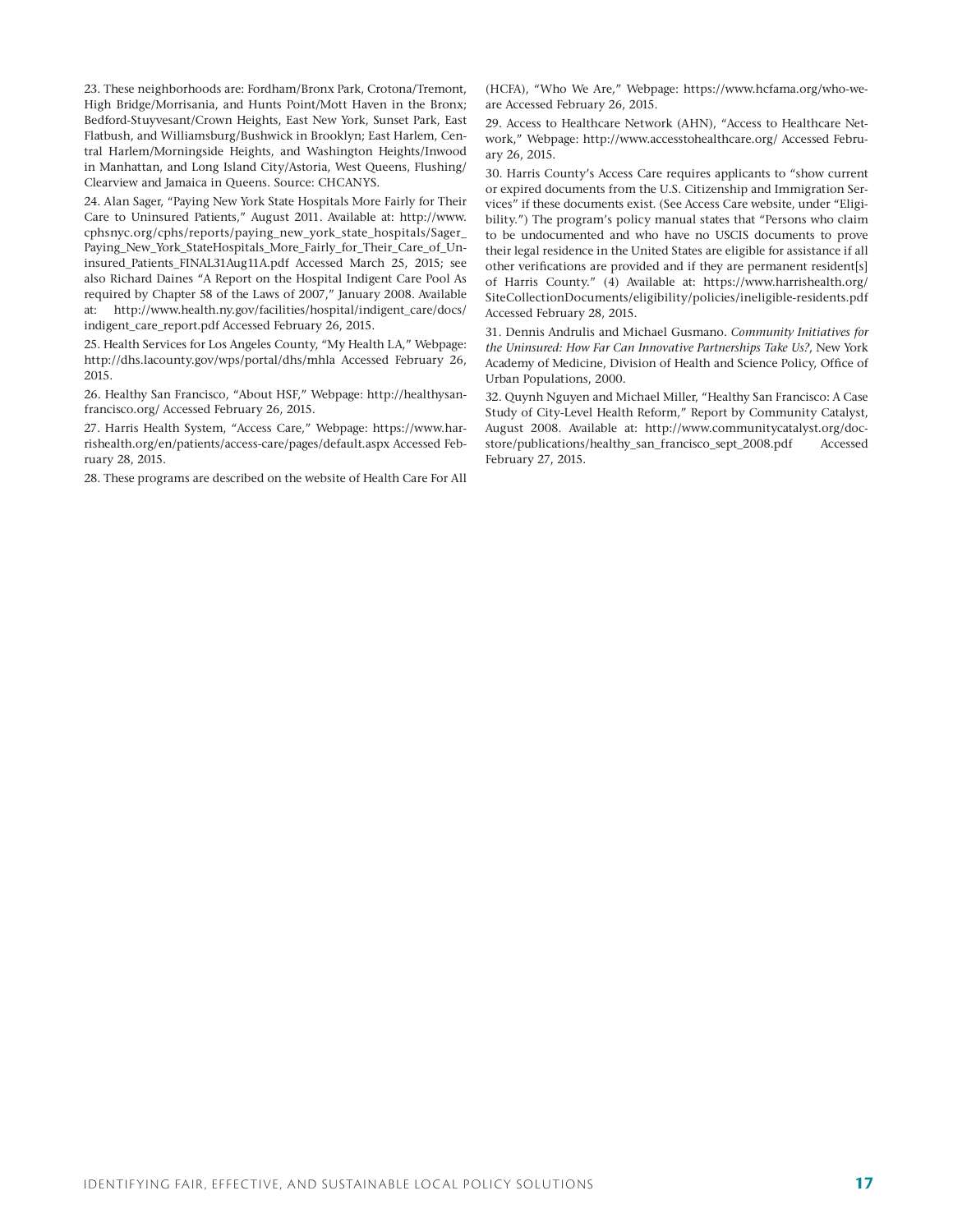# **December 11-12, 2014 Meeting Participants**

These individuals provided important information and perspectives through discussion and in consultation with the authors, and are not responsible for the recommendations in this report. Affiliations are provided for identification purposes.

Sonia Angell Deputy Commissioner Division of Prevention & Primary Care NYC Department of Health & Mental Hygiene

Elisabeth Benjamin Vice President of Health Initiatives Community Service Society

Howard Berliner\* Director of Health Policy Service Employees International Union

Kate Bicego Senior Manager Health Care for All Boston, MA

Tangerine Brigham Deputy Director Managed Care Services Division Los Angeles County

LaRay Brown Senior Vice President NYC Health & Hospitals Corporation

Marjorie A. Cadogan Executive Deputy Commissioner NYC Human Resources Administration

Elizabeth Colkin Clarke Assistant Director, Social Work Montefiore Medical Center

Andrew P. Cohen Staff Attorney Health Law Advocates Boston, MA

Sheelah A. Feinberg Executive Director Coalition For Asian American Children & Families

Francesca Gany\* Chief, Immigrant Health & Cancer Disparities Memorial Sloan Kettering Cancer Center

Beverly Grossman Senior Policy Director Community Health Care Association of New York State

Nicole Atcheson King Chief Operating Officer Access to Healthcare Network Reno, NV

Kelly Kyanko Assistant Attending Physician HHC Bellevue/NYU Langone Medical Center

Jeannine Mendez Senior Media Manager Office of Citywide Health Insurance Access NYC Human Resources Administration

Steven R. Newmark Senior Policy Advisor & Counsel Office of the Mayor City of New York

Rachael Pine Program Officer Altman Foundation

Rajeev Raghavan\* Assistant Professor of Medicine Ben Taub Hospital Houston, TX

Sherri Rice President Access to Healthcare Network Reno, NV

Sarah Samis Senior Policy Analyst Office of the First Deputy Mayor City of New York

Tanya Shah Assistant Commissioner Bureau of Primary Care Access & Planning NYC Department of Health & Mental Hygiene

Sam Solomon Policy Analyst Mayor's Office of Immigrant Affairs City of New York

Rishi Sood Health Policy Analyst Bureau of Primary Care Access & Planning NYC Department of Health & Mental Hygiene

Becca Telzak Director of Health Programs Make the Road NY

\*Advisory Group, Undocumented Patients Project, The Hastings Center